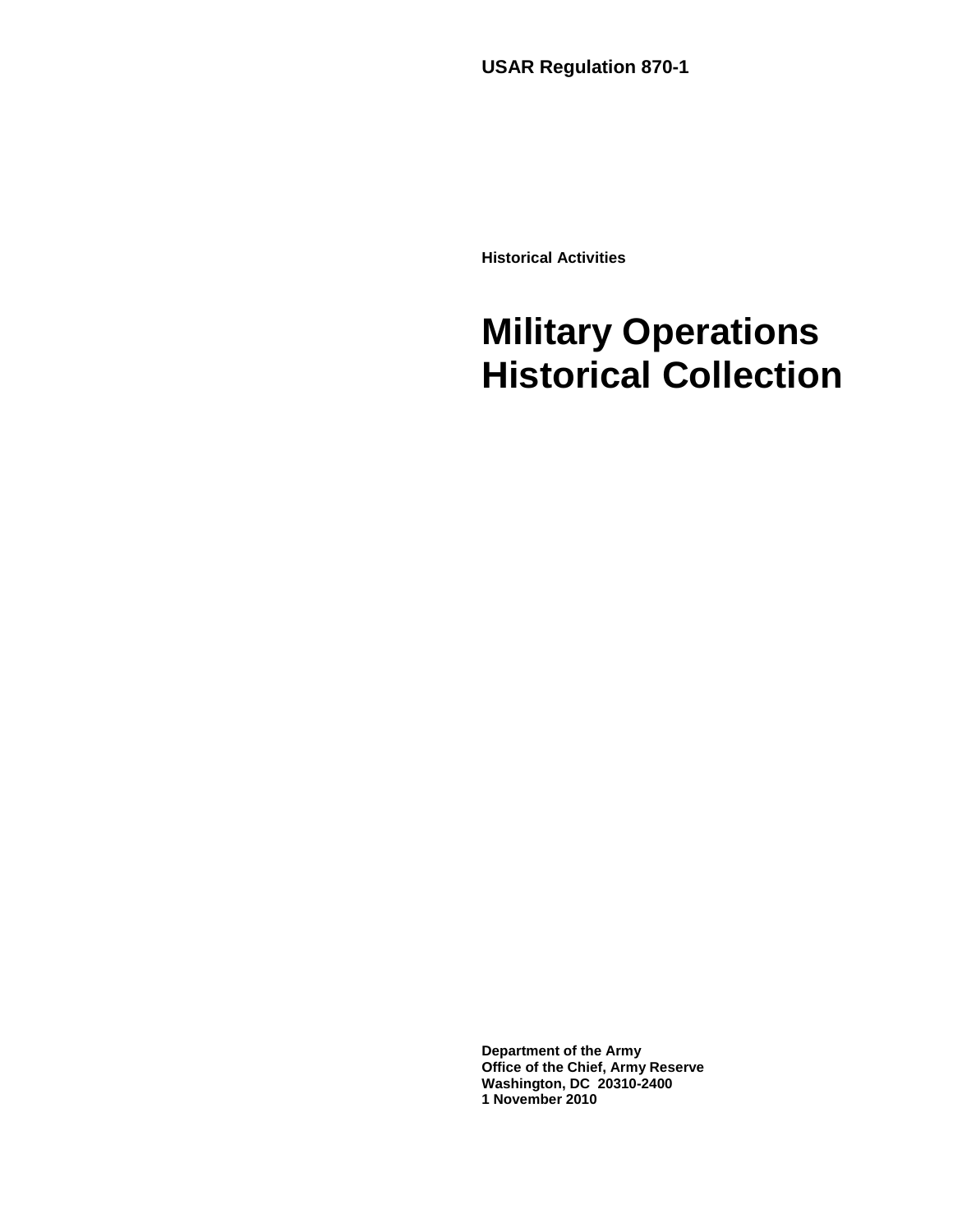# *SUMMARY of CHANGE*

USAR REG 870-1 Military Operations Historical Collection

This regulation, dated 1 November 2010—

ο Contains policy, mission objectives, responsibilities, and procedures for the Combat/Contingency Operations Historical Collection Program.

ο Defines the scope of the Combat/Contingency Operations Historical Collection Program (para 1-5).

ο Includes responsibilities of the Office of Army Reserve History at the US Army Reserve Command, the major subordinate commands/direct reporting units and the regional support commands (chap 2).

ο Requires MSC/DRU Command Historians to prepare Combat/Contingency Operations Historical Reports and submit these reports with attached copies of documents to the Office of Army Reserve History (para 2-3). All reports referred to in this regulation have no affiliation with the Command Report referenced in AR 870-5, paragraph 4-d.

ο Defines specific procedures for collection of contingency operations historically significant documents, oral histories and end-of-tour interviews, as well as other materials from mobilized Army Reserve units (chap 3).

ο Clarifies essential tasks for the regional support command Historian (para 3-4).

ο Standardizes the process of collecting historically significant documents, oral histories and end-of-tour interviews for the Unit Historian from designated mobilized separate battalion through brigade/division levels supporting the mission (para 3-6).

ο Prescribes USAR Form 154-R, Combat/Contingency Operations Historical Report (RCS: RCHI-089); USAR Form 154-1-R, Historical Artifact Identification (RCS: RCHI-089); USAR Form 155-R, Combat/Contingency Operations Historical Autobiographical Sketch (RCS: CSHIS-11); USAR Form 155-1-R, Historical Autobiographical Mission Description (RCS: CSHIS-11); and USAR Form 156-R, Regional Support Command Historian Support Report (RCS: RCHI-088)(chap 3).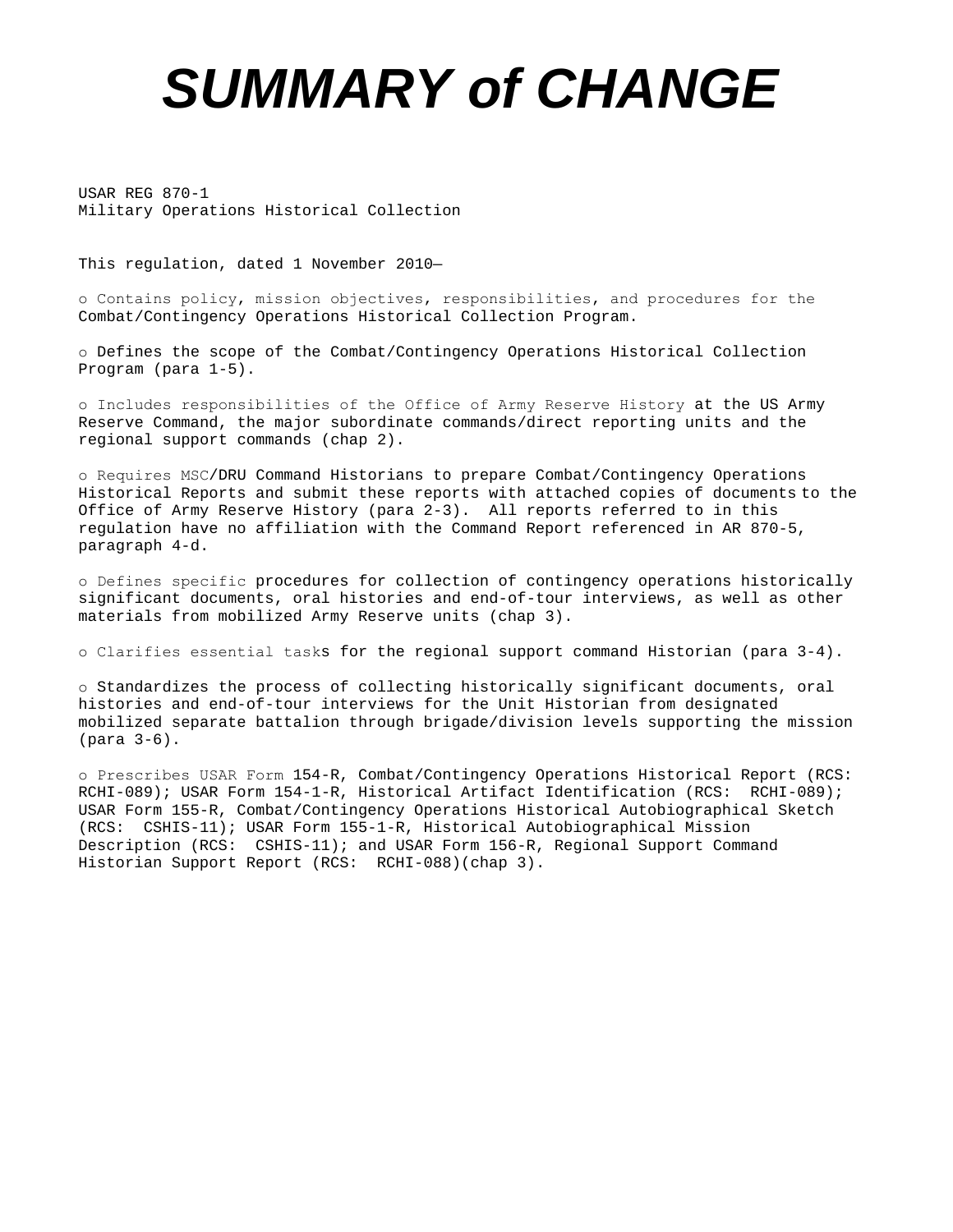**Department of the Army Office of the Chief, Army Reserve Washington, DC 20310-2400 1 November 2010** 

# **Historical Activities Military Operations Historical Collection**

For the Commander:

WILLIAM J. GOTHARD *Brigadier General, GS Chief of Staff*

Official:

JOHN P. DONOVAN *Colonel, GS Deputy Chief of Staff, G-1* 

**History.** This is the initial printing of USAR Regulation 870-1.

**Summary.** This regulation provides policy, mission objectives, responsibilities, and procedures for the Army Reserve Combat/Contingency Operations Historical Collection (CCOHC) Program.

**Applicability.** This regulation applies to USAR Headquarters, USAR Major Subordinate Commands (MSCs)/Direct Reporting Units (DRUs). During mobilization, procedures in this publication can be modified to support policy changes as necessary.

**Proponent and exception authority.** The proponent of this regulation is the Director of Army Reserve History (DARH), Office of Army Reserve History (OARH). The proponent has the authority to approve exceptions to this regulation that are consistent with controlling law and regulations.

**Army management control process.** This regulation contains management control provisions and identifies key management controls that must be evaluated (see app B).

**Supplementation.** Supplementation of this regulation is prohibited without prior approval from Director of Army Reserve History, (ARRC-MH), 1401 Deshler Street SW, Fort McPherson, GA 30330-2000.

**Suggested improvements.** Users are invited to send comments and suggestions on DA Form 2028 (Recommended Changes to Publication and Blank Forms) directly to the Office of Army Reserve History (ARRC-MH), 1401 Deshler Street SW, Fort McPherson, GA 30330-2000.

**Distribution.** This publication is available in electronic media on the USARC Intranet website at<https://usarcintra/> and on the Army Reserve Component portion of the Army Knowledge (AKO) website [\(http://www.us.army.mil/\)](http://www.us.army.mil/). This regulation is intended for command level A plus USACAPOC; 7th CSC and 9th MSC. Local reproduction is authorized.

**Contents** (Listed by paragraph number)

**Chapter 1 Introduction** Purpose • **1-1** References • **1-2** Explanations of abbreviations and terms • **1-3**  Recordkeeping requirements • **1-4**  Combat/Contingency Operations Historical Collection (CCOHC) Program • **1-5**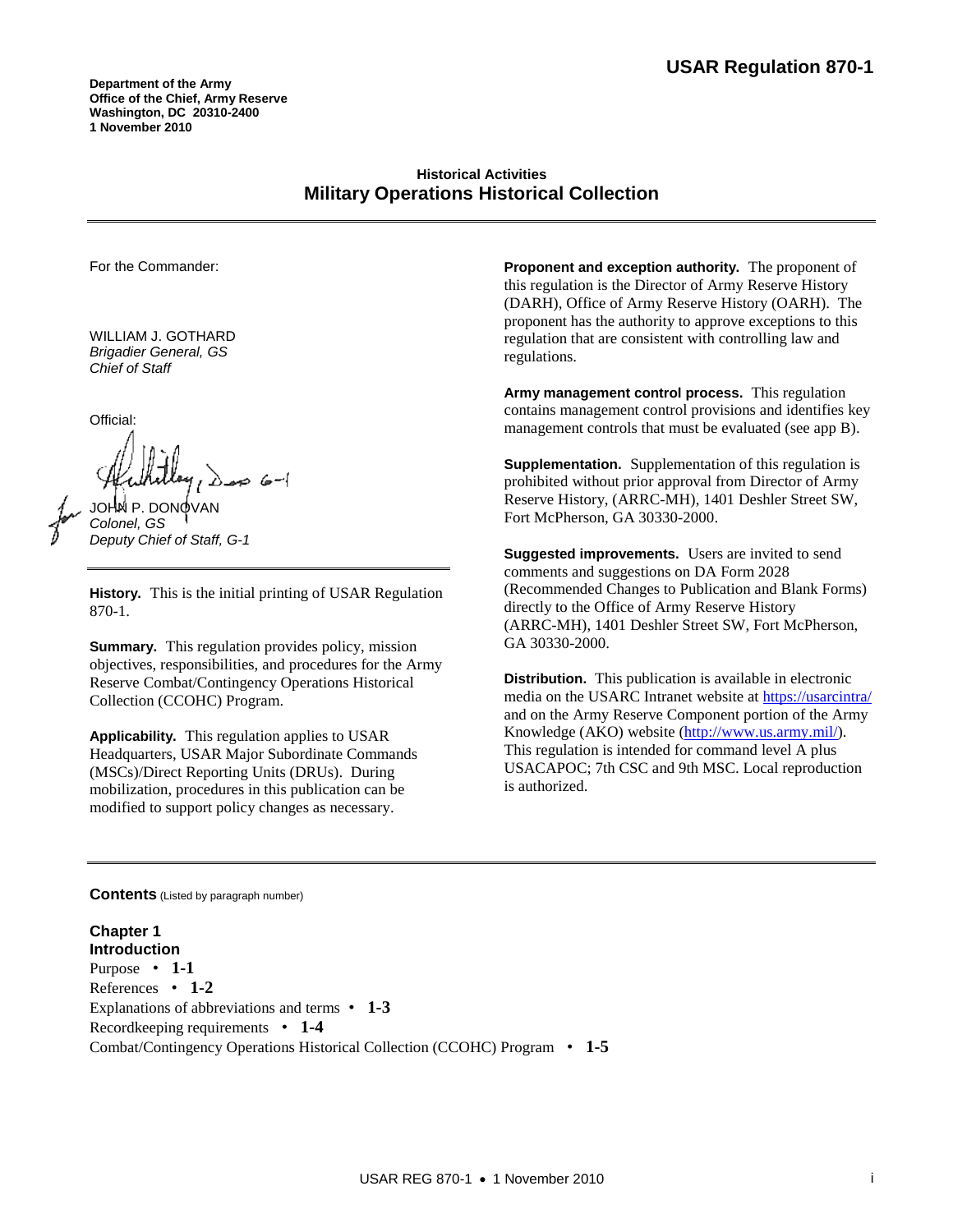# **Chapter 2 Responsibilities**

Office of Army Reserve History (OARH), US Army Reserve Command (USARC) • **2-1** Major subordinate command/direct reporting unit (MSC/DRU) • **2-2** Major subordinate command/direct reporting unit (MSC/DRU) Command Historian • **2-3** Regional support command (RSC) Historian • **2-4** Unit (mobilized separate battalion through brigade/division) • **2-5** Unit Historian • **2-6**

# **Chapter 3**

# **Procedures**

Office of Army Reserve History (OARH) • **3-1** Major subordinate command/direct reporting unit (MSC/DRU) • **3-2** Major subordinate command/direct reporting unit (MSC/DRU) Command Historian • **3-3** Regional support command (RSC) Historian • **3-4**  Unit (mobilized separate battalion through brigade/division) • **3-5** Unit Historian • **3-6**

# **Chapter 4**

# **Documents Attached to the Combat/Contingency Operations Historical (CCOH) Report**

Orders (Alert, Home Station, Mobilization/Demobilization, Theater Base Movement, Forward Operations Base, etc.) • **4-1**  Unit narrative • **4-2**  After action report (AAR) and Lessons Learned report (LLR) • **4-3**  Photographs • **4-4**  Military combat awards • **4-5**  Unit situation reports • **4-6**  Commander's guidance • **4-7**  Personnel rosters • **4-8**  Maps, overlays, etc. • **4-9**  Unit incident and casualty reports  $\cdot$  4-10 Combat/contingency operations historical autobiographical sketches • **4-11** Oral histories/end-of-tour interviews • **4-12** Guidance for classified and/or sensitive materials/information • **4-13** 

#### **Chapter 5 Coordinating Instructions**

US Army Reserve Command (USARC), Office of Army Reserve History (OARH) • **5-1**  Major subordinate command/direct reporting unit (MSC/DRU) • **5-2**  Unit (mobilized separate battalion through brigade/division) • **5-3**  Artifacts • **5-4**  Oral histories/end-of-tour interviews • **5-5**  Service support • **5-6**  Command and control • **5-7** 

# **Appendixes**

**A.** References **B.** Internal Control Evaluation Checklist

# **Figure List**

Figure 3-1: Sample memorandum for initial/quarterly/final report submission

- Figure 3-2: Sample delinquent/overdue report memorandum for quarterly report submissions
- Figure 3-3: Sample Unit Historian Roster
- Figure 3-4: Sample Interview Log

# **Glossary**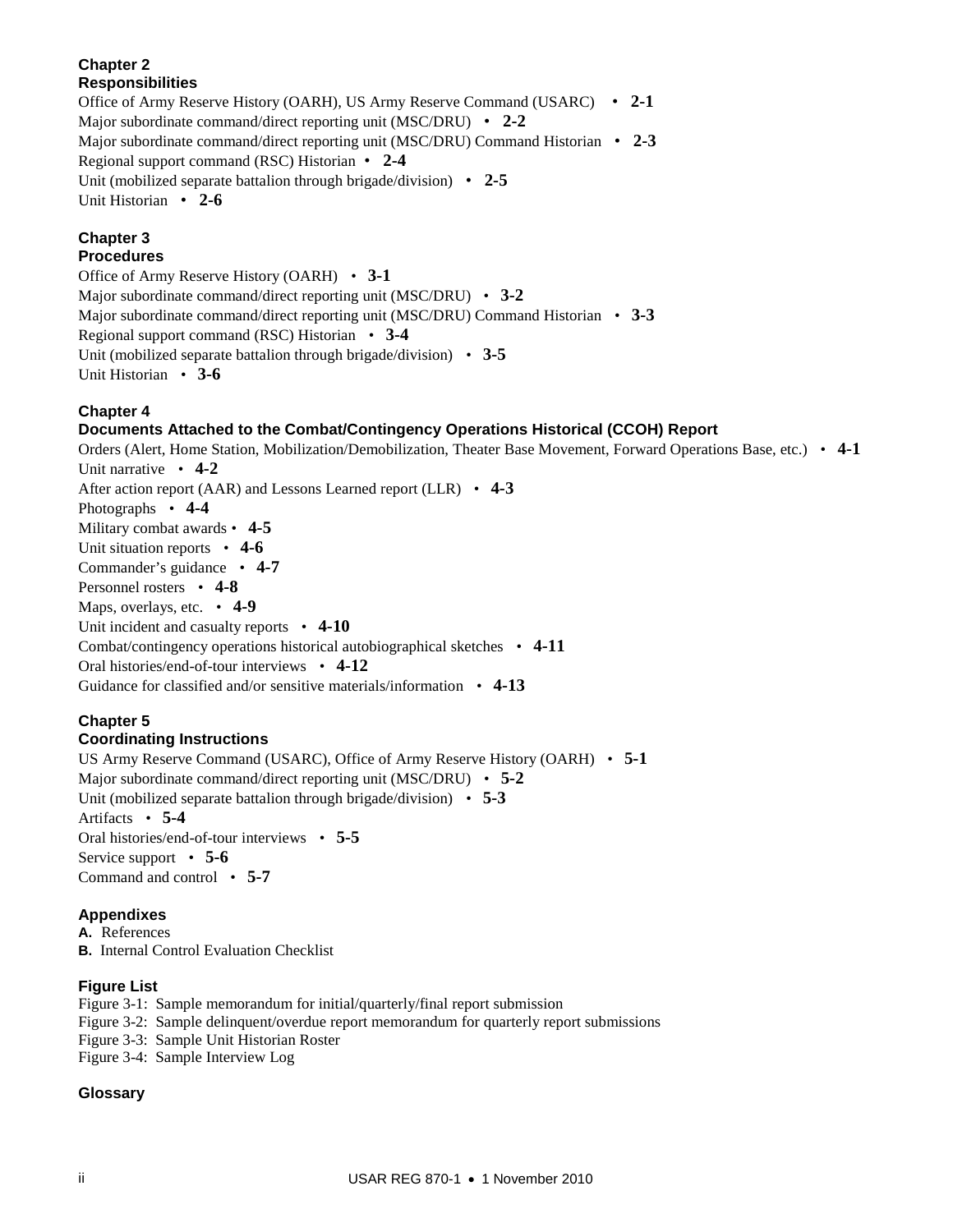# **Chapter 1 Introduction**

#### **1-1. Purpose**

This regulation prescribes the policies, procedures and responsibilities for USAR major subordinate commands/direct reporting units (MSCs/DRUs) in the preparation and submission of a collection of documents and artifacts detailed in the Combat/Contingency Operations Historical Collection (CCOHC) Program.

#### **1-2. References**

Required and related publications and prescribed forms are listed in appendix A.

#### **1-3. Explanation of abbreviations and terms**

Abbreviations and special terms used in this regulation are explained in the glossary.

#### **1-4. Recordkeeping requirements**

This regulation requires that originally created records, regardless of content or format, will be kept in accordance with (IAW) AR 25-400-2, Army Records Information Management System (ARIMS), to document and support the business processes of the Army Reserve. With the exception of Combat/Contingency Operations Historical (CCOH) Autobiographical Sketches (RCS: CSHIS-11), only **copies** of records, to include oral histories and end-of-tour (EOT) interviews will be forwarded through the chain of command to the U.S. Army Reserve Command (USARC), Office of Army Reserve History (OARH). Those copies will be referred to as documents in this regulation. Regional support commands will maintain the Regional Support Command Historian Report using AR 25-400-2, Army Records Information Management System (ARIMS), record number 870-5f2, Historical Program Progress Reports – Historical Agencies.

#### **1-5. Combat/Contingency Operations Historical Collection (CCOHC) Program**

The Combat/Contingency Operations Historical Collection Program's goal is to record the history, accomplishments and contributions of Army Reserve mobilized units. The Army Reserve is taking an increasingly significant role in combat, emergency and special operations which should be documented. The Office of Army Reserve History (OARH), the MSC/DRU, the RSC and participating Army Reserve mobilized units will implement the coordinated CCOHC effort.

*a.* The CCOHC Program will record and permanently retain the history of mobilized units. Awareness of unit history will infuse the Soldier with the Warrior Ethos and a will to win, which is vital to developing future doctrine and training strategies.

 *b.* The CCOHC Program describes how to collect and preserve specific documents (copies of original records; e.g., unit narratives, after action reports, oral histories and end-of-tour interviews, photos, etc.) and artifacts, and how to forward such documents using the USAR Form 154-R, Combat/Contingency Operations Historical Report (RCS: RCHI-089), and the USAR Form 154-1-R, Historical Artifact Identification (RCS:RCHI-089), through the chain of command to the OARH. The USAR Form 155-R, Combat/Contingency Operations Historical Autobiographical Sketch (RCS: CSHIS-11) and the USAR Form 155-1-R, Historical Autobiographical Mission Description (RCS: CSHIS-11), will be **the only original records** forwarded with the Combat/Contingency Operations Historical (CCOH) Report. Copies of documents collected under the CCOHC Program are IAW AR 870-5, Military History: Responsibilities Policies and Procedures (para 4-9a).

*c.* The USAR Forms 154-R (also referred to as "CCOH Reports" within this regulation) are submitted with attached copies of documents to the Office of Army Reserve History (see para 2-3). All reports referred to in this regulation have no affiliation with the Command Report referenced in AR 870-5, 4-d, Military History: Responsibilities, Policies, and Procedures, Operations.

# **Chapter 2 Responsibilities**

#### **2-1. Office of Army Reserve History (OARH), US Army Reserve Command (USARC)**

The OARH will—

*a.* Oversee and manage the CCOHC Program.

*b.* Publish unit histories and conduct oral histories and EOT interviews.

*c.* Permanently retain the Combat Contingency Operations Historical (CCOH) Reports with attached documents in the Army Reserve Historical Research Collection (ARHRC).

*d.* Provide guidance on collection procedures, CCOH Reports, and artifacts for the MSC/DRU Command Historian, RSC Command Historian, and Unit Historian.

*e.* Manage the preservation of historical artifacts.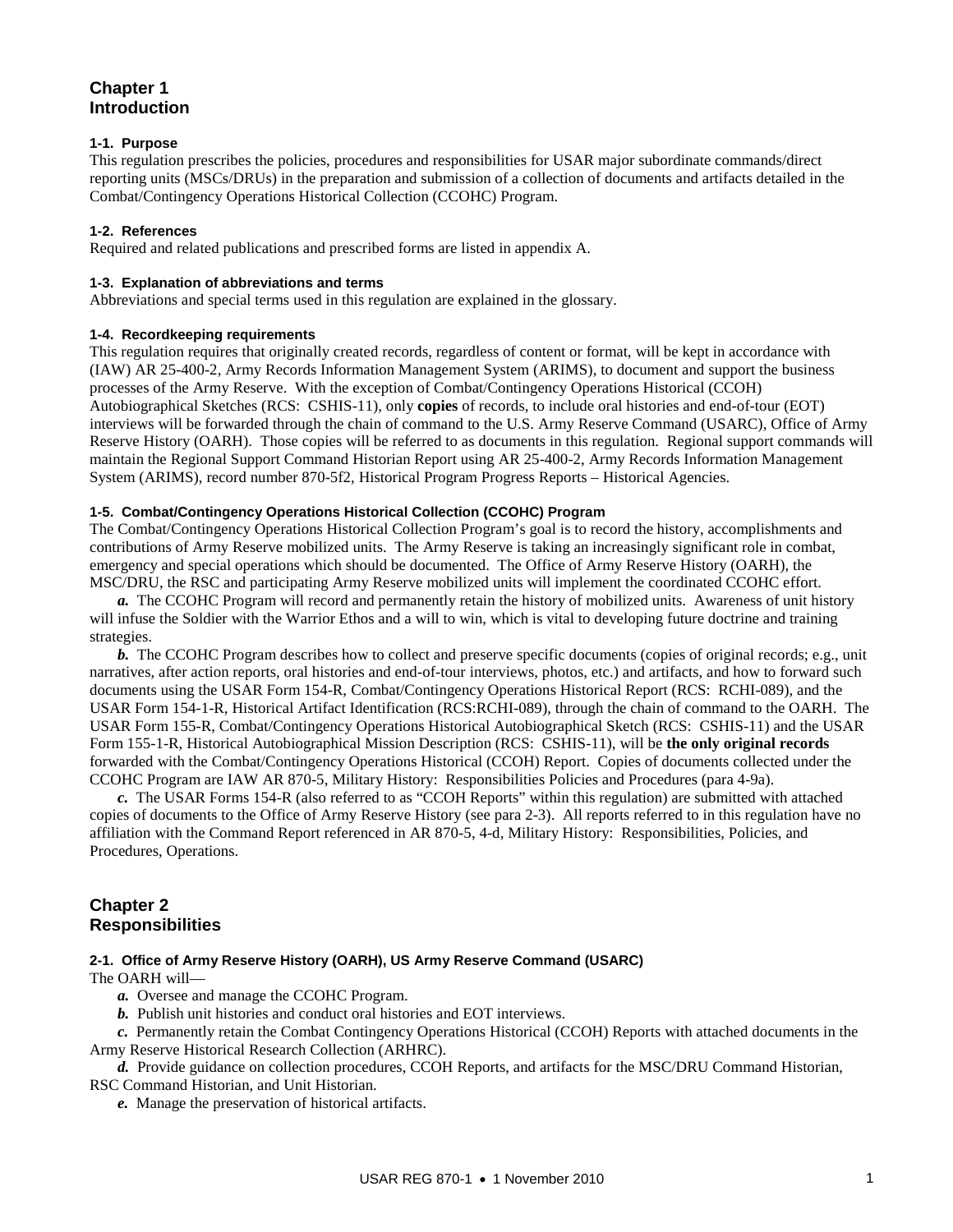#### **2-2. Major subordinate command/direct reporting unit (MSC/DRU)**

The MSC/DRU is responsible for the CCOHC Program in its geographic area of responsibility (AOR). The MSC/DRU will—

*a.* Appoint, in writing, a Command Historian and assistant Command Historian to coordinate the CCOHC Program.

*b.* Ensure the MSC/DRU Command Historian coordinates the **initial, quarterly, and final** CCOH Report submissions **(**with attached documents) received from mobilized units through the chain of command and geographic AOR to the OARH.

*c.* Evaluate and validate submitted CCOH Reports (with attached documents).

*d.* Include a memorandum with each **initial/quarterly/final** CCOH Report submission.

#### **2-3. Major subordinate command/direct reporting unit (MSC/DRU) Command Historian**

The MSC/DRU Command Historian will—

*a.* Execute the command's CCOHC Program.

*b.* Act as liaison between the command and the mobilized Unit Historian and serve as the point of contact (POC) between the OARH and mobilized units.

*c.* Establish an effective CCOHC Program at the unit level and next higher command levels.

 *d.* Ensure mobilized unit commanders appoint a primary and assistant Unit Historian (separate battalion through brigade/division).

*e.* Maintain CCOHC Program history file records that are created or received when carrying out the missions or functions of the program prescribed therein, IAW AR 25-400-2, Army Records Information Management System (ARIMS).

*f*. Coordinate CCOH Report submissions within the MSC/DRU chain of command and geographic AOR and submit

**initial, quarterly, and final** CCOH Reports **(**with attached documents received from mobilized units) to the OARH. (See para 3-3p(4) and refer to app B for internal control checklist.)

*g.* Establish collection submission time schedules for Unit Historians.

*h.* Conduct key personnel oral histories and EOT interviews.

*i.* Maintain a folder of key documents required to support each oral history and EOT interview.

*j*. Maintain a record copy of all CCOH Reports.

*k*. Forward approved artifacts directly to the OARH.

#### **2-4. Regional support command (RSC) Historian**

The RSC Historian will—

*a*. Provide CCOHC Program administrative support to the OARH.

*b.* Provide guidance to the MSC/DRU Command Historians and Military History Detachments (MHDs) within the geographic AOR.

*c.* Answer inquiries concerning technical matters within the MSC/DRU chain of command and geographic AOR.

*d.* Host and conduct CCOHC Program oral history training and seminars for MSC/DRU Command Historians, Unit Historians, and key personnel.

*e*. Conduct assistance visits and courtesy inspections.

*f*. Submit the RSC CCOH Report to the OARH for **each** administrative support or assistance action

conducted/completed.

*g.* Conduct key personnel oral histories and EOT interviews.

*h.* Maintain a folder of key documents required to support each oral history and EOT interview.

*i.* Research and write unit histories.

#### **2-5. Unit (mobilized separate battalion through brigade/division)**

The unit commander will implement the CCOHC Program.

#### **2-6. Unit Historian**

The unit Historian will—

*a.* Compile and evaluate historically significant documents.

*b.* Conduct key personnel oral histories and EOT interviews.

*c*. Coordinate CCOH Report submissions within the MSC/DRU chain of command and geographic AOR and through the chain of command to the OARH. (See para 3-3p(4) and refer to app B for internal control checklist.)

*d.* Submit **initial, quarterly, and final** CCOH Reports **(**with attached documents) collected during mobilization, demobilization and during reconstitution to the MSC/DRU Command Historian through the chain of command IAW

established time schedules.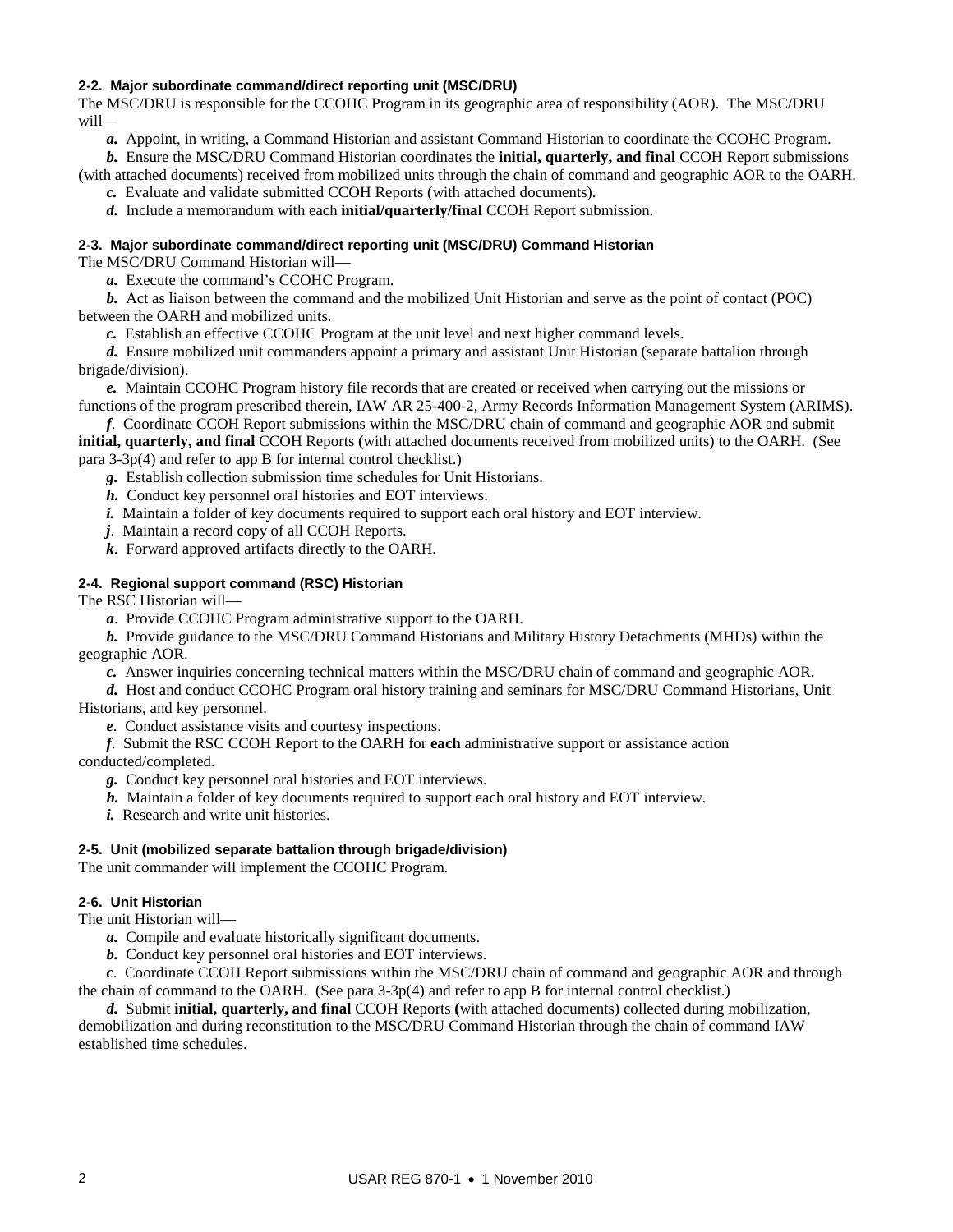# **Chapter 3 Procedures**

#### **3-1. Office of Army Reserve History (OARH)**

The OARH will—

*a.* Execute final quality assurance review of submitted CCOH Reports with attached documents.

*b.* Permanently retain the CCOH Reports with attached documents in the Army Reserve Historical Research Collection (ARHRC).

*c.* Catalog artifacts essential to the National Museum of the Army Reserve's (NMAR) mission.

#### **3-2. Major subordinate command/direct reporting unit (MSC/DRU)**

The MSC/DRU will—

*a.* Establish the CCOHC Program at the command level.

*b.* Appoint, in writing, a primary and assistant Command Historian who are responsible for mission accomplishment and forward copies of appointment memorandums to the OARH.

*c.* Ensure a memorandum (see sample at fig 3-1) will accompany each CCOH Report submission, or that a memorandum documenting each late submission (see sample at fig 3-2) is submitted when applicable.

#### **3-3. Major subordinate command/direct reporting unit (MSC/DRU) Command Historian**

The MSC/DRU Command Historian will—

*a.* Establish, execute and manage the CCOHC Program at the command level down to separate battalion through brigade/division.

*b.* Work in unison with the assistant Command Historian to execute the CCOHC Program.

*c.* Ensure unit commanders (separate battalion through brigade/division) appoint, in writing, a primary and assistant Unit Historian for the CCOHC Program, with copies of the appointment memoranda furnished to the OARH.

*d*. Function as a direct link between the OARH and the Unit Historian; serve as advisor and main source of communication with the Unit Historian; and consult with RSC Historians within the geographic AOR.

*e.* Create and maintain a permanent in-house historical administrative file to support unit CCOH Reports, IAW AR

25-400-2, using record number 870-5d, Historian Background Material Files. At a minimum, file information will contain: (1) MSC/DRU name and chain of command.

(2) Unit identification code (UIC)/derivative unit identification code (DUIC).

(3) Alert and mobilization orders for each participating unit.

*f.* Maintain the following records:

(1) Orders.

(2) Appointment memoranda for appointed/hired primary and assistant Command Historian and Unit Historians.

(3) Unit Historian Roster (updated as changes occur). (See fig 3-3.)

 (4) Copies of submitted CCOH Reports (RCS: RCHI-089), USAR Form 154-R, with corresponding memoranda sent through the chain of command to the OARH, to include memoranda documenting each late submission when applicable. (See sample memoranda at figs 3-1 and 3-2.)

 (5) Copies of the Historical Artifact Identification (RCS: RCHI-089), USAR Form 154-1-R (and supporting documentation, where applicable), with the CCOH Report (RCS: RCHI-089), USAR Form 154-R. The USAR Form 154-1-R, Historical Artifact Identification, is a component of the USAR Form 154-R, CCOH Report. **DO NOT** complete and/or submit the USAR 154-1-R, Historical Artifact Identification, as a stand-alone form.

(6) Any additional administrative records.

*g.* Conduct oral histories of key personnel having considerable knowledge of topical issues. (Consult US Army Guide to Oral History, Center of Military History, chap 2.)

*h.* Conduct EOT interviews (see appendices C and D). (Consult US Army Guide to Oral History, Center of Military History, chap 5.)

*i.* Create, maintain, and update the Interview Log. (See fig 3-4.) Refer to paragraph 4-12 for guidance on the ongoing oral history/EOT interview collection effort.

*j.* Create the following documentation for each oral history and EOT interview conducted. (See para 4-12 for additional guidance and explanation of below documents):

(1) Interview Notes with word-term list (see para 4-12a(6)).

(2) Abstract (see para 4-12a(11)).

*k.* Collect support documents for each oral history and EOT interview conducted (when/where available).

*l.* Maintain original oral history/EOT interview recordings, supporting documents, and transcripts (where applicable).

*m.* Provide copies of original recordings, supporting documents, and transcripts (where applicable) to the OARH with the **initial, quarterly, and final** CCOH Report (RCS: RCHI-089), USAR Form 154-R, with attached documents.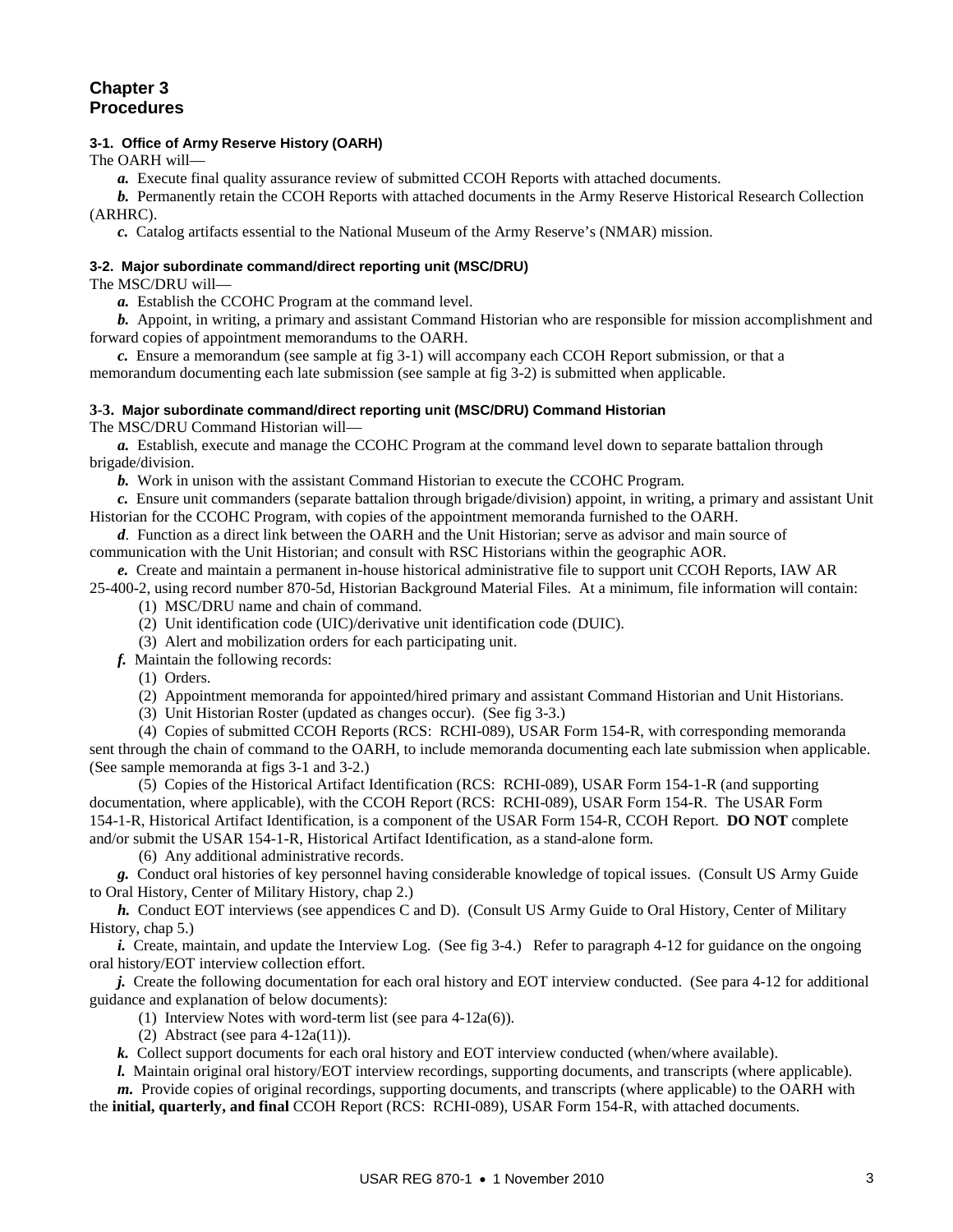*n.* Establish quarterly collection schedules which will occur on: 1 October, 1 February, and 1 June each fiscal year. Indicate the type of submission by marking an X in the appropriate **initial, quarterly, or final** box on the form and coordinate the **initial, quarterly, and final** CCOH Report (RCS: RCHI-089), USAR Form 154-R, with attached documents.

*o*. As advisor, recommend the following successful collection techniques to the Unit Historian:

(1) Gather, record, and safeguard information as events occur.

(2) Download and submit data on CDs, as well as in hard copy.

(3) Identify additional supplementary/significant documents germane to the CCOHC Program.

*p.* Facilitate accurate submissions of CCOH Reports (RCS: RCHI-089), USAR Form 154-R (with attached documents) to the OARH.

 (1) Review CCOH Reports (RCS: RCHI-089), USAR Form 154-R (with attached documents) for authenticity, completeness, accuracy, clarity, and organization.

(2) Notify the Unit Historian, as needed, when the OARH requires additional information.

 (3) Ensure that three-dimensional artifacts have a direct relationship to the purpose, history, and work of the Army Reserve.

 (4) Forward initial, quarterly, and final CCOH Reports (RCS: RCHI-089), USAR Form 154-R (with attached documents) at scheduled intervals, through the chain of command to the U.S. Army Reserve Command, Office of Army Reserve History, ATTN: ARRC-MHR (Army Reserve Archivist (ARA)), 1401 Deshler Street SW, Fort McPherson, GA, 30330-2000.

*(a)* Provide a memorandum (see sample at fig 3-1) with each CCOH Report.

 *(b)* Provide a memorandum (see sample at fig 3-2) with each delinquent/overdue CCOH Report submission.

*q.* Obtain instructions from the NMAR Curator for completing USAR Form 154-1-R, Historical Artifact Identification, before forwarding approved artifacts to the NMAR.

#### **3-4. Regional support command (RSC) Historian**

The RSC Historian will—

*a.* Maintain an updated list of appointed or hired primary and assistant Command Historians for each MSC/DRU, with up-to-date contact information.

*b.* Send the Regional Support Command Historian Support Report (RCS: RCHI-088), USAR Form 156-R, to the OARH.

 *c.* Conduct oral histories of key personnel having considerable knowledge of topical issues. (Consult US Army Guide to Oral History, Center of Military History, chap 2.)

*d.* Conduct EOTs (see appendices C and D). (Consult US Army Guide to Oral History, Center of Military History, chap 5.)

*e.* Create, maintain and update the Interview Log for the ongoing oral history/EOT interview collection effort. (See fig 3-4, Sample Interview Log; and para 4-12a(7).)

*f.* Create the following documentation for each oral history and EOT interview conducted. (See para 4-12 for explanation of below documents and additional guidance):

(1) Interview Notes with word-term list (see para 4-12a(6)).

(2) Abstract (see para 4-12a(11).

*g.* Maintain the original oral history/EOT interview recordings, supporting documents; and transcripts (where applicable). Forward copies of these documents with the Regional Support Command Historian Support Report (RCS: RCHI-088), USAR Form 156-R, through the chain of command to the U.S. Army Reserve Command, Office of Army Reserve History, ATTN: ARRC-MHR (AR Archivist (ARA)), 1401 Deshler Street SW, Fort McPherson, GA, 30330-2000.

#### **3-5. Unit (mobilized separate battalion through brigade/division)**

The Unit commander will—

*a.* Appoint, in writing, a primary and assistant Unit Historian to establish a CCOHC Program at the unit level.

*b.* Send appointment memoranda to the MSC/DRU Command Historian IAW coordinating instructions, providing names of appointed primary and assistant Unit Historians.

*c.* Authorize the Unit Historian to correspond directly with the OARH.

*d.* Ensure timely submissions of CCOH Reports (RCS: CSHIS-11), USAR Form 154-R (with attached documents) and the Historical Artifact Identification Form (RCS: RCHI-089) , USAR Form 154-1-R (including supporting documentation, where applicable). The USAR Form 154-1-R, Historical Artifact Identification is a component of the USAR Form 154-R, CCOH Report. **DO NOT** complete and/or submit the USAR Form 154-1-R, Historical Artifact Identification, as a stand-alone form.

*e.* Make compliance in submitting CCOH **final** Reports, with attached documents (and artifacts, if applicable), an out-processing requirement.

*f.* Provide home station phone numbers, e-mail addresses, and US mailing addresses for the commander and the primary and assistant Unit Historian to the MSC / DRU Command Historian.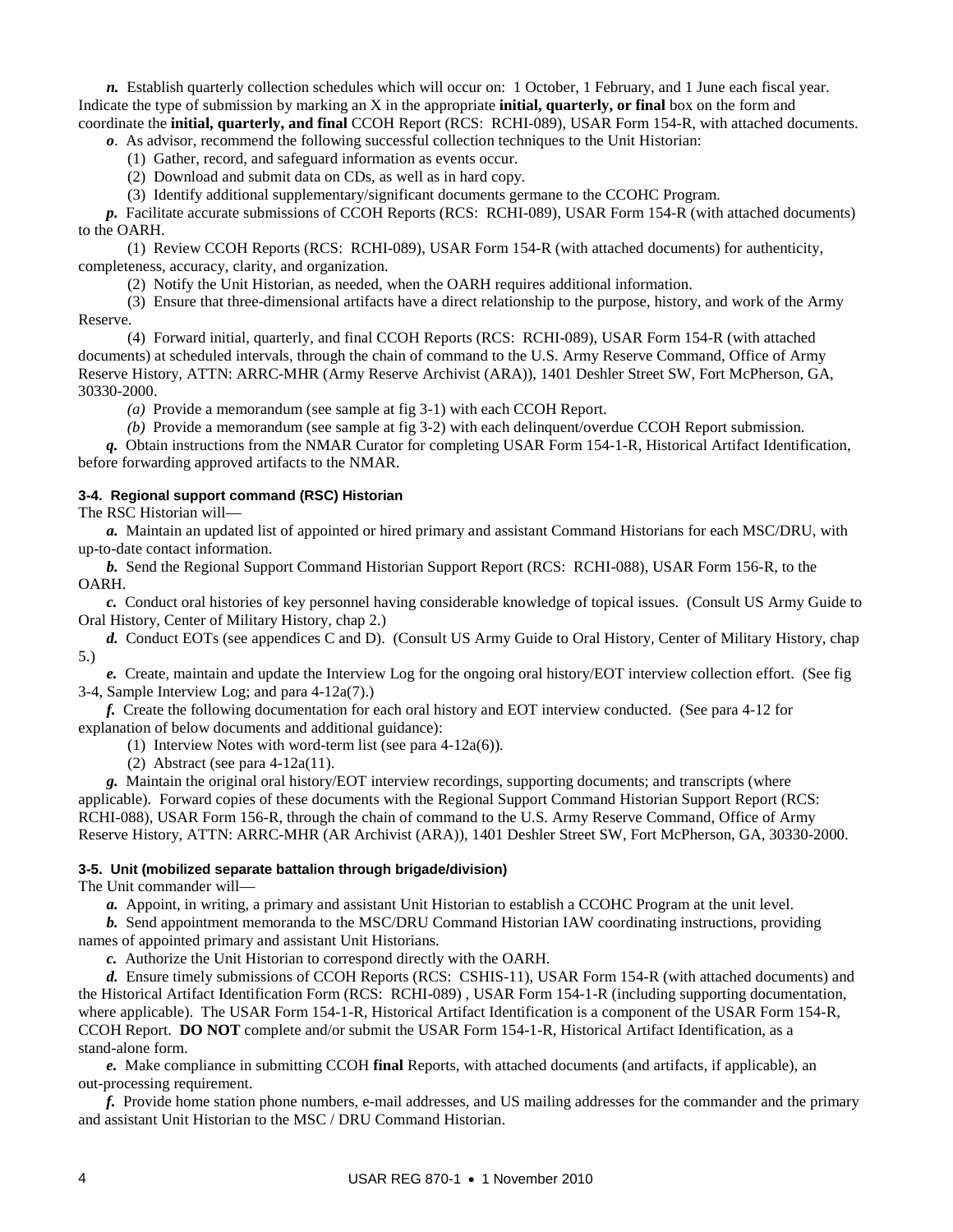#### **3-6. Unit Historian**

The Unit Historian will—

*a*. Establish the CCOHC Program.

(1) Serve as the CCOHC Program POC.

(2) Communicate directly with the MSC/DRU and RSC Command Historians, and the OARH.

*b.* Compile and organize historically significant documents, using the checklist found in CCOH Report (RCS:

RCHI-089), USAR Form 154-R, Section VII – Unit Documents, item 15.

*c.* Conduct oral histories of key personnel having considerable knowledge of topical issues (see para 4-12). (Consult US Army Guide to Oral History, Center of Military History, chap 2.)

*d.* Conduct EOT interviews (see para 4-12). (Consult US Army Guide to Oral History, Center of Military History, chap 5.)

*e.* Maintain the original oral history/EOT interview recordings, supporting documents; and transcripts (where applicable). Submit copies of these documents with the CCOH Reports (RCS: RCHI-089), USAR Form 154-R, through the chain of command to the U.S. Army Reserve Command, Office of Army Reserve History, ATTN: ARRC-MHR (Army Reserve Archivist (ARA)), 1401 Deshler Street SW, Fort McPherson, GA, 30330-2000.

 *f.* Create, maintain and update the Interview Log for the ongoing oral history/EOT interview collection effort. (See fig 3-4, Sample Interview Log; and para 4-12a(7).)

*g.* Create the following documentation for each oral history and EOT interview conducted (see para 4-12 for explanation of below documents and additional guidance):

(1) Interview Notes with word-term list (see para 4-12a(6)).

(2) Abstract (see para 4-12a(11)).

*h.* Complete and submit CCOH Reports (RCS: RCHI-089), USAR Form 154-R (with attached documents) to the MSC/DRU Command Historian IAW established time schedules after collection review and authentication. Significant additional documents are acceptable when clearly identified with:

(1) MSC/DRU name (including chain of command).

(2) Unit identification code (UIC)/derivative unit identification code (DUIC).

(3) A copy of the mobilization orders for each participating unit.

*i.* Meet the suspense for submitting the CCOH Reports (RCS: RCHI-089), USAR Form 154-R (with attached documents) to the MSC/DRU Command Historian **not later than (NLT) 90 days** after returning to home station ; normally at the reconstitution battle assembly (BA). An additional 30 days may be requested. The OARH will be responsible for granting extension approval.

*j.* Ensure Combat/Contingency Operations Historical Autobiographical Sketch (RCS: CSHIS-11), USAR Form 155-R, and the Historical Autobiographical Mission Description (RCS: CSHIS-11), USAR Form 155-1-R, are completed no later than 90 days from demobilization. The USAR Form 155-1-R, Historical Autobiographical Mission Description, is a component of the USAR Form 155-R, Combat/Contingency Operations Historical Autobiographical Sketch. **DO NOT** complete and/or submit USAR Form 155-1-R, Historical Mission Description Form as a stand-alone form.

*k.* Advise and assist the commander and the command's record managers to ensure proper records management applications regarding documents designated as permanent per AR 25–400–2 (daily journals, plans, files, and so forth).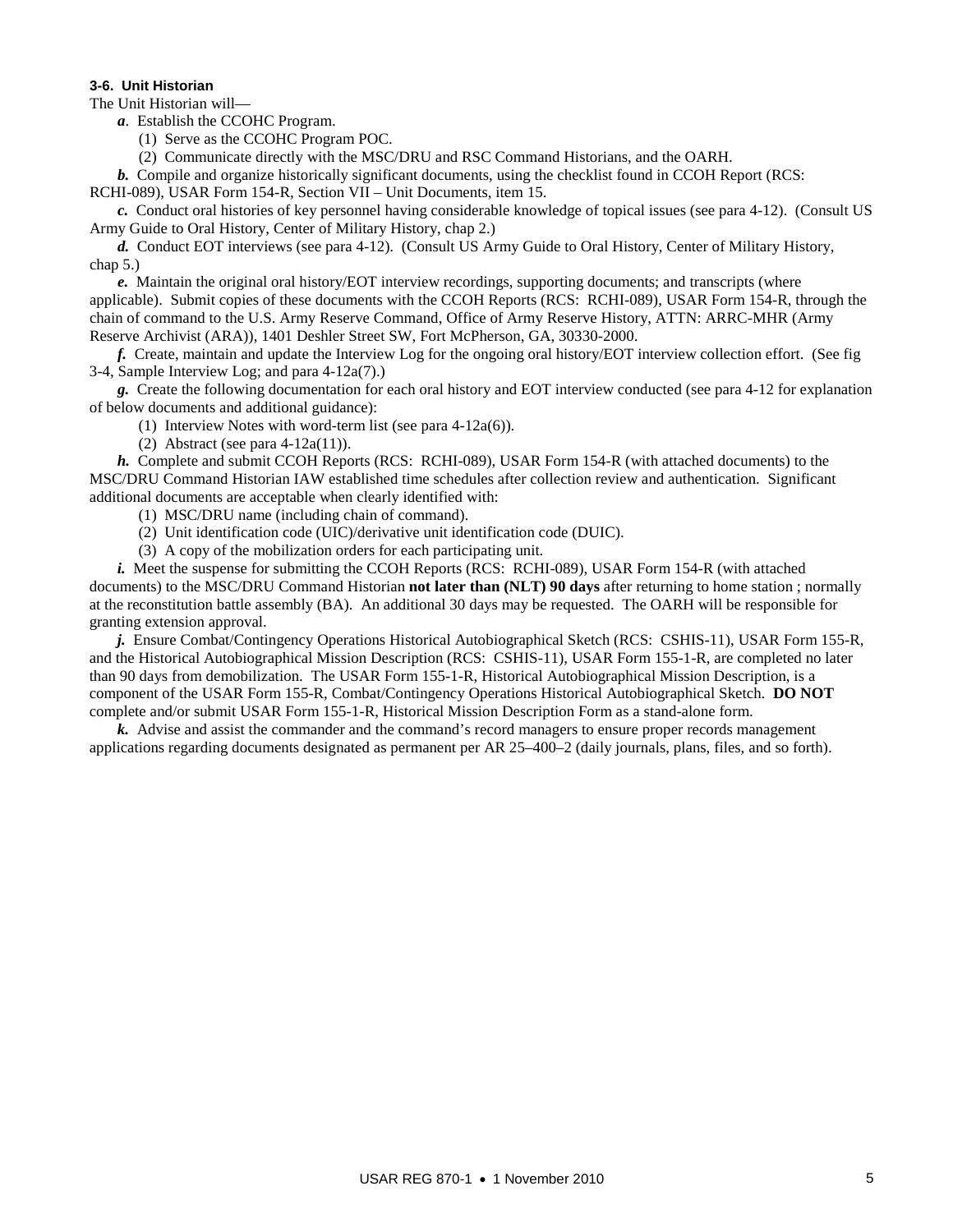# Office Symbol

MEMORANDUM FOR Director of Army Reserve History

SUBJECT: (**Initial/Quarterly/Final**) Combat/Contingency Operations Historical (CCOH) Report for the (**MSC/DRU**) Command

1. This is an (**Initial/Quarterly/Final**) submission for Combat/Contingency Operations Historical documents collected in the (first, second, third, fourth) quarter, from (month span/year).

2. The CCOH Report(s) include(s) attached document collection(s) from the following mobilized unit(s):

a.

b.

3. Point of contact for this action is (MSC/DRU appointed Command Historian), (phone number), (e-mail address).

Encl(s) SIGNATURE BLOCK

**Figure 3-1. Sample memorandum for initial/quarterly/final report submission**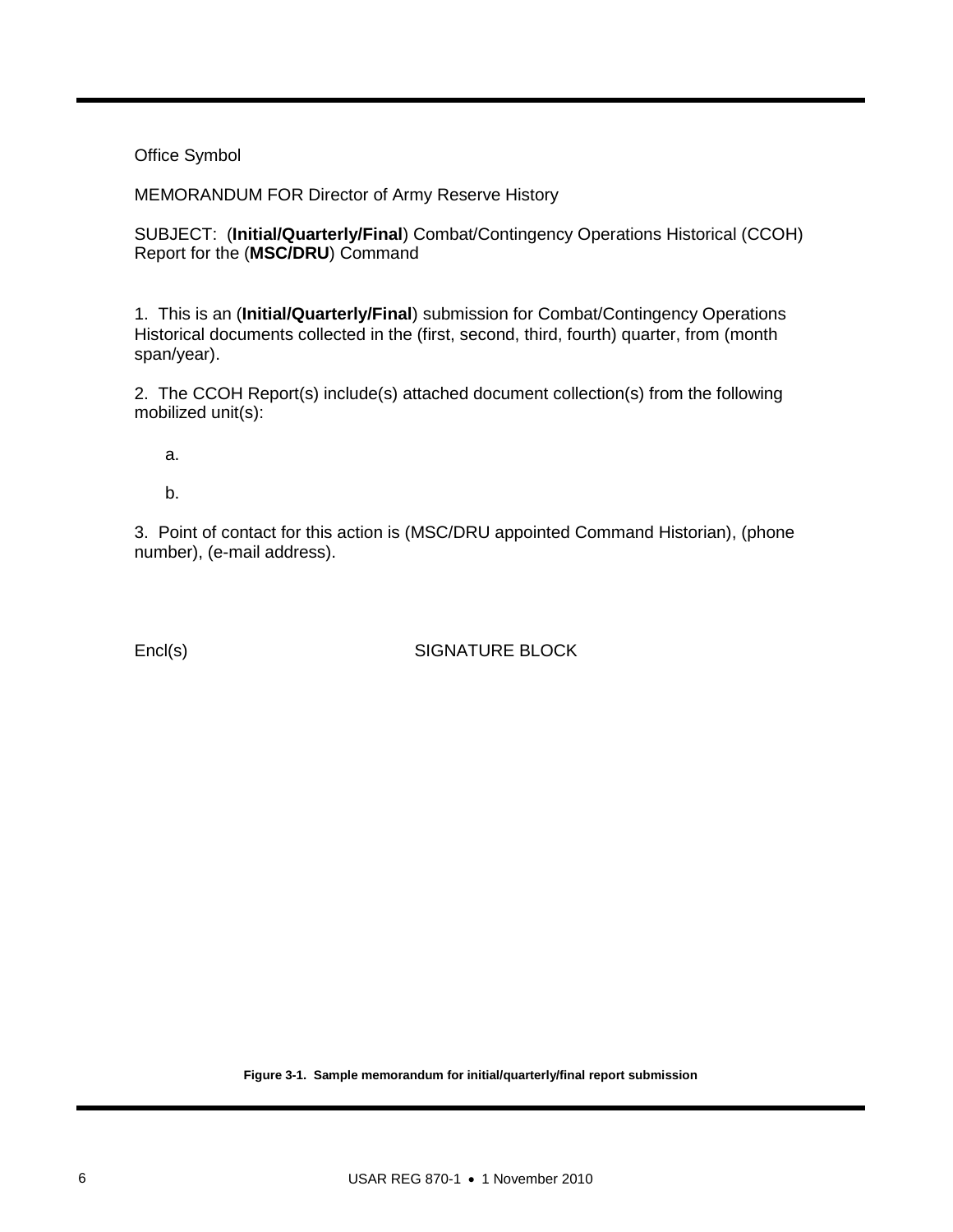# Office Symbol

MEMORANDUM FOR Director of Army Reserve History

SUBJECT: Late Submission (**Initial/Quarterly/Final)** Combat/Contingency Operations Historical Report

1. This is an interim response addressing the (**Initial/Quarterly/Final)**  Combat/Contingency Operations Historical Report due to your office NLT \_\_\_\_\_\_.

- 2. The CCOH Report is not available for the following reason(s):
	- a.
	- b.
- 3. Corrective action taken:
- 4. The expected date for meeting this suspense is DD MM YYYY.
- 5. Point of contact for this action is: \_\_\_\_\_\_\_\_\_.

Encl(s) SIGNATURE BLOCK

**Figure 3-2. Sample delinquent/overdue report memorandum for quarterly report submissions**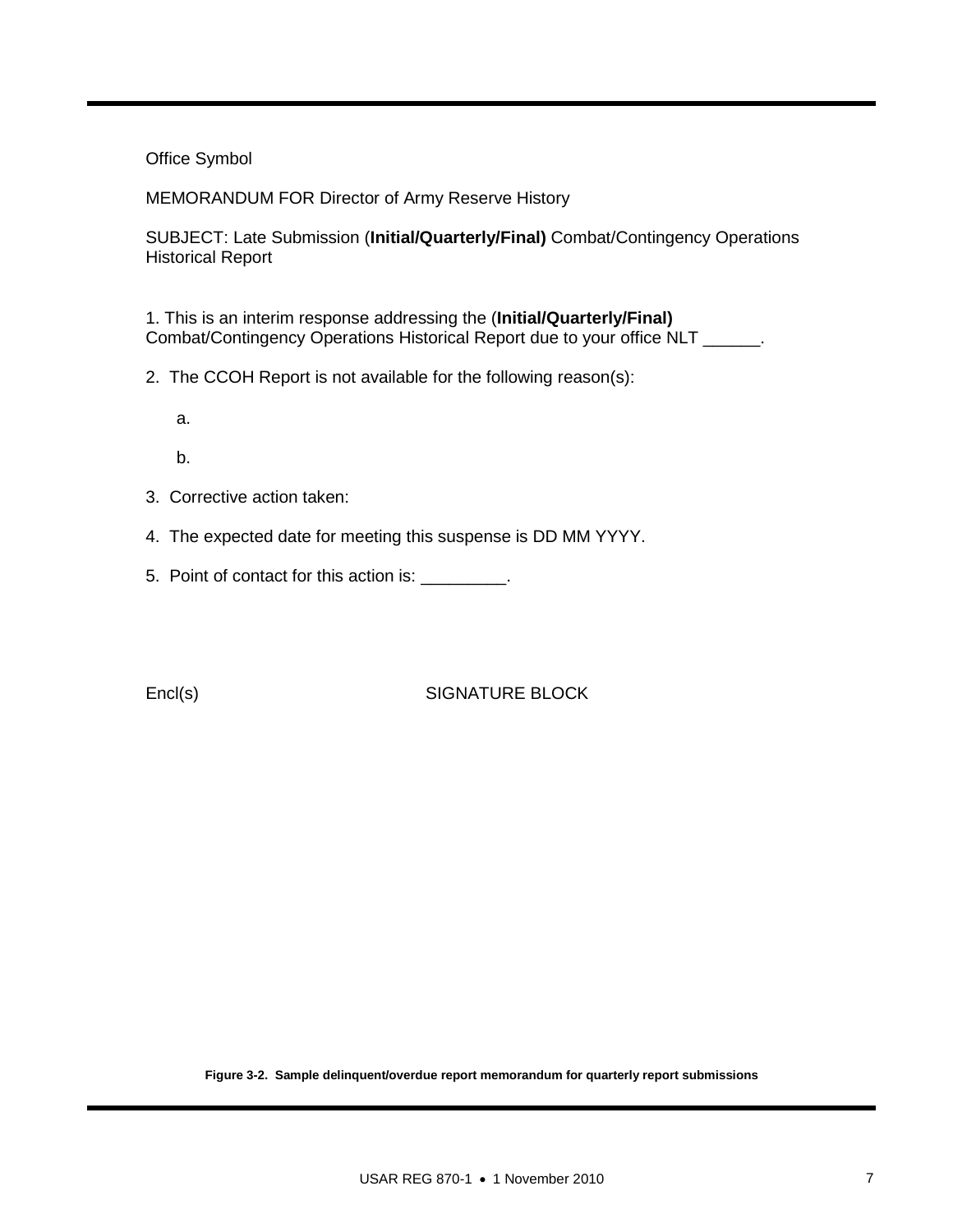## CONTINGENCY OPERATIONS HISTORICAL COLLECTION MOBILIZED UNIT HISTORIAN ROSTER (Template)

| Unit | <b>HLO</b><br>PRIMARY | <b>HLO</b> |  | <b>UNIT</b> | <b>TELEPHONE</b><br><b>NUMBER</b>            | <b>HISTORIAN</b><br><b>NAME</b> | Appointment<br>Letter |
|------|-----------------------|------------|--|-------------|----------------------------------------------|---------------------------------|-----------------------|
|      |                       |            |  |             |                                              |                                 |                       |
|      |                       |            |  |             |                                              |                                 |                       |
|      |                       |            |  |             |                                              |                                 |                       |
|      |                       |            |  |             |                                              |                                 |                       |
|      |                       |            |  |             |                                              |                                 |                       |
|      |                       |            |  |             |                                              |                                 |                       |
|      |                       |            |  |             | ALTERNATE UIC/DUIC E-MAIL ADDRESS ASSIGNMENT |                                 |                       |

Update as Changes Occur

**Figure 3-3. Sample Unit Historian Roster**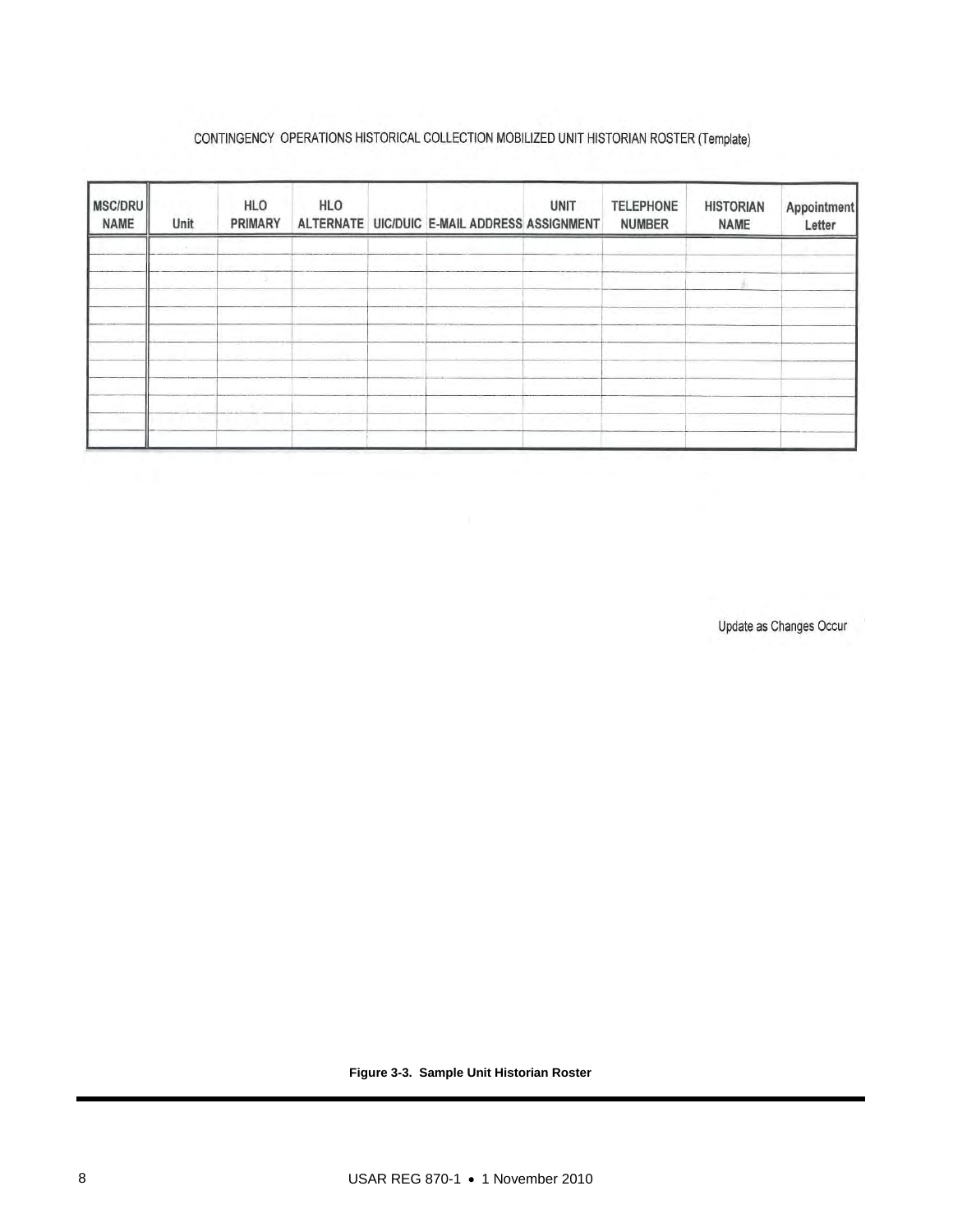| Ù  |
|----|
| г  |
|    |
|    |
| ∍  |
| ī. |
|    |
|    |
| 的  |
|    |
|    |
|    |
|    |

|                                                                  | MOBILIZED UNIT NAME                         | <b>INTERVIEW</b><br>CATALOG<br><b>NUMBER</b> | <b>INTERVIEW</b><br><b>LENGTH</b><br>ŏ | END OF<br><b>TOUR</b> | <b>ABSTRACT</b> | WORD TERM<br>LIST | <b>INTERVIEW</b><br>OR FIELD<br><b>NOTES</b> | <b>HIGH/LOW</b><br>PRIORITY |
|------------------------------------------------------------------|---------------------------------------------|----------------------------------------------|----------------------------------------|-----------------------|-----------------|-------------------|----------------------------------------------|-----------------------------|
|                                                                  | 309th Engineering Co                        | 0001                                         | $23$ min                               | Yes                   | Yes             | Yes               | Yes                                          | High                        |
| ×<br>INTERVIEW STATUS:<br><b>COMPLETED</b><br>PLANNED<br>PENDING |                                             |                                              |                                        |                       |                 |                   |                                              |                             |
| ACCESS AGREEMENT: Y/N<br>PHOTOGRAPH: Y/N                         | $\rightarrow$<br>≻                          |                                              |                                        |                       |                 |                   |                                              |                             |
| OPERATION NAME:                                                  | <b>Operation Enduring</b><br>Freedom        |                                              |                                        |                       |                 |                   |                                              |                             |
| INTERVIEWER(S) & DUTY<br>POSITION:                               | MAJ Jack James;<br>Mobilized Unit Historian |                                              |                                        |                       |                 |                   |                                              |                             |
| INTERVIEWEE(S) & DUTY<br>POSITION:                               | MAJ Jane Doe; Co Cdr                        |                                              |                                        |                       |                 |                   |                                              |                             |
| LOCATION:                                                        | Kandahar Airfield,<br>hanistan<br>Afg       |                                              |                                        |                       |                 |                   |                                              |                             |
| INTERVIEW DATE(S):                                               | August 2010<br>20.                          |                                              |                                        |                       |                 |                   |                                              |                             |
| SUBJECT & CLASSIFICATION:                                        | Intelligence Classified                     |                                              |                                        |                       |                 |                   |                                              |                             |
| TYPE OF MEDIUM (DIGITAL, CD<br>OR CASSETTE):                     | Digital                                     |                                              |                                        |                       |                 |                   |                                              |                             |
| <b>TRANSCRIBED</b>                                               | Yes                                         |                                              |                                        |                       |                 |                   |                                              |                             |
| EDITED                                                           | Yes                                         |                                              |                                        |                       |                 |                   |                                              |                             |
| INTERVIEWEE REVIEW & EDIT /<br>SUSPENSE DATE (Optional)          | 31 August 2010<br>Yes                       |                                              |                                        |                       |                 |                   |                                              |                             |
| FINAL EDIT                                                       | Yes                                         |                                              |                                        |                       |                 |                   |                                              |                             |
| PHOTO NAME, ID OR ROLL #                                         | 0001                                        |                                              |                                        |                       |                 |                   |                                              |                             |
| <b>DISPOSITON</b>                                                | <b>MSC Cmd Historian</b><br>1 October 2010  |                                              |                                        |                       |                 |                   |                                              |                             |

**Figure 3-4. Sample Interview Log**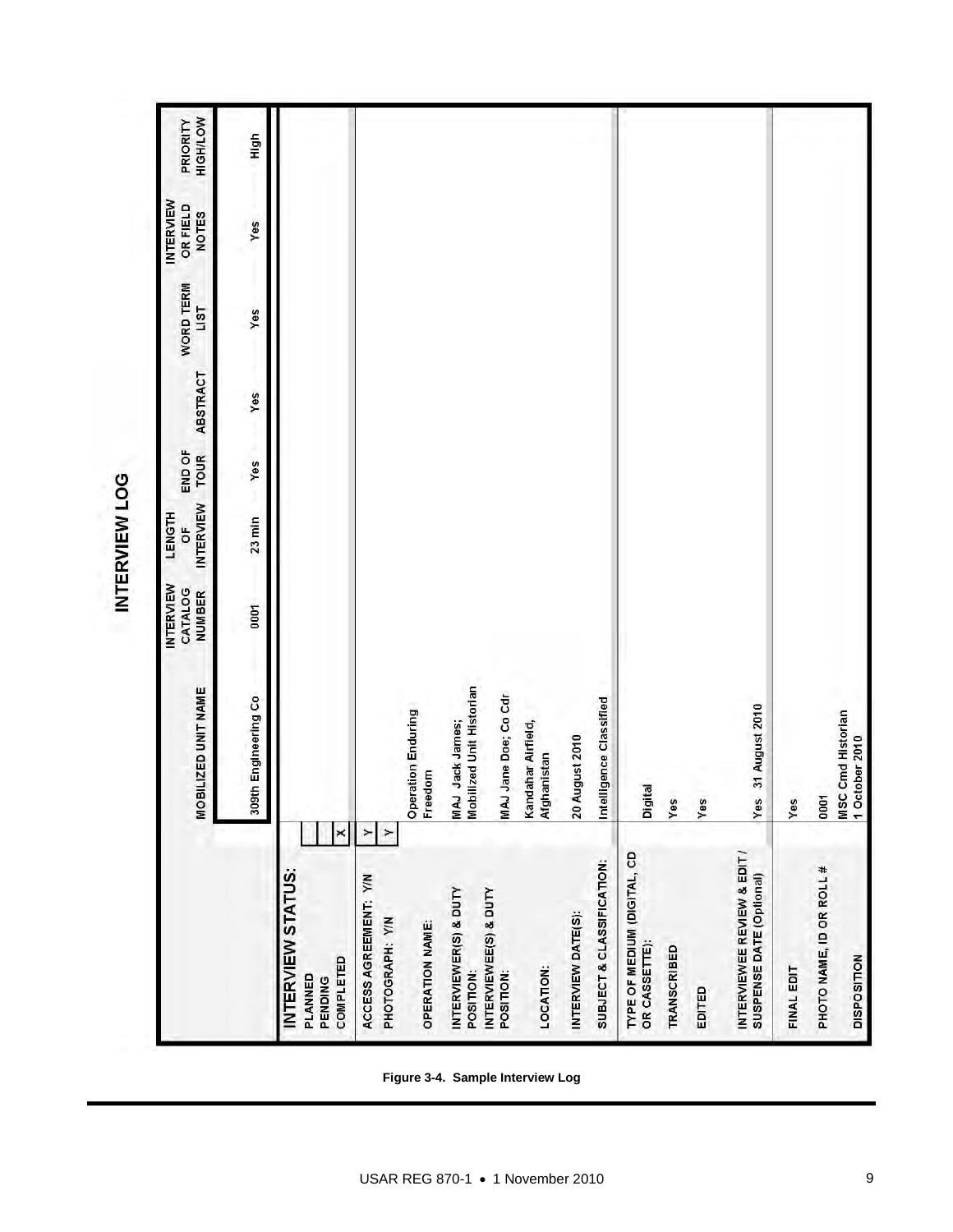# **Chapter 4 Documents Attached to the Combat/Contingency Operations Historical (CCOH) Report**

[Each unit within the US Army Reserve has a specific, unique mission. Historically significant documents in any format (hard copy (paper), compact disc (CD/DVD), e-mail, video, and audio (digital/analog) media formats) build the Army Reserve's unit histories. Digitally preserved documents must be in formats that conform to DOD and Army records management standards (AR 25–400–2). The OARH has established required contingency operations documents to record a mobilized unit's history. Use the CCOH Report (RCS: RCHI-089), USAR Form 154-R, section VII, to identify mandatory and optional documents to be attached to the CCOH Report. The following paragraphs describe several of those mandatory documents.]

#### **4-1. Orders (Alert, Home Station, Mobilization/Demobilization, Theater Base Movement, Forward Operations Base, etc.)**

Orders are an accurate source of administrative information necessary for writing a unit's history. A mobilization order, for entire units or individuals, determines the exact UIC, date, location, and campaign for which units or individuals are called upon to serve. Mobilization orders can come from Department of the Army (DA) Headquarters or from the MSC/DRU. For historical purposes, a valid mobilization order confirms the authority to mobilize. Demobilization orders confirm the ending point of a unit's or an individual Soldier's service commitment. It, too, provides the exact UIC, date, campaign in which the unit served, and length of service, and provides a paper trail for tracking mobilizations and demobilizations.

#### **4-2. Unit narrative**

*a.* The unit narrative is an accurate and concise document providing insight into a unit's performance. The unit narrative will be factual and as objective as possible, as it is the means to concisely tell the "who, what, when, why, where and how." Progress chronologically, adding subjects and events up to the time the unit demobilizes. A well-written narrative will clearly state the unit's mission(s) up-front and include any changes or additions to the mission as they occur. Be thorough. Stick to the facts. The unit narrative is **not** a forum for conjecture or criticism of any person, place or policy. Avoid anything not directly related to telling the unit's accomplishments, unless it is necessary as "background" material. The quality of this document directly reflects the quality of the unit's final written history.

 *b.* Write the narrative in military correspondence memorandum format as a MEMORANDUM FOR Director, Office of Army Reserve History (OARH), using a chronological timeline. Create headings and subheadings for subjects you want to mention that need a detailed explanation. Include and describe the demobilization and unit reconstitution process at the home station.

*c.* The narrative should not be a document filled with detailed descriptions of routine subjects, as Soldier's autobiographies normally cover that information. As a summary of the unit's organization, mission, and its performance of that mission, describe significant events, problems, and achievements over the course of the mobilization and demobilization. Note systematically what the unit did from the time it was alerted.

*d.* Cite special acts of bravery or meritorious achievement for individuals and for the unit. Include a few sentences on the number of personnel, type of training and primary military occupational specialties (MOSs) as background to support the unit's mission statement, as well as any additional training received, demobilization method, location, mission(s) in theater, and significant events experienced by the unit as a whole.

*e.* While best written by the unit commander, anyone with a thorough knowledge of the unit's operations and accomplishments can write the narrative. In such cases, this individual should have good writing skills, an especially good command of English grammar, and must work closely with the commander to ensure complete and accurate data.

#### **4-3. After action report (AAR) and Lessons Learned report (LLR)**

The AARs/LLRs provide valuable information otherwise not known about difficulties encountered during mobilization or combat operations. These documents identify and discuss issues; evaluate the affect upon Soldiers and unit operations; and reveal the logic and creativity of the unit's leadership in solving the problem. They are chronicles of institutional knowledge gathered through real-life contingency scenarios and can attest to the effectiveness of combat training during peacetime. Actual identification and gathering of issues should be done at a unit leader's meeting or, if desired, at a meeting of all unit personnel. Recorded issues in an open forum are screened for duplication and validity. Many related issues can be combined into one issue of larger scope for ease of resolution. Those final issues are then discussed to reveal the full extent of impact upon Soldiers and/or unit operations. Typically, AARs/LLRs are addressed to the next higher commander. Below is a detailed description of each document.

*a.* The AAR is a decision document. This document provides recommendations that require review by the command and some type of decision to be made. The AAR conforms to an Issue, Discussion, and Recommendation format. It is limited in scope to identification and improvement of problems discovered in a unit's operations and will contain solution recommendations, which ultimately will be approved, disapproved, or modified. The AAR is a means to address problems within the unit, higher organization, or the Army Reserve and normally is forwarded up the chain of command to the highest level authorized to approve and implement the recommended solution.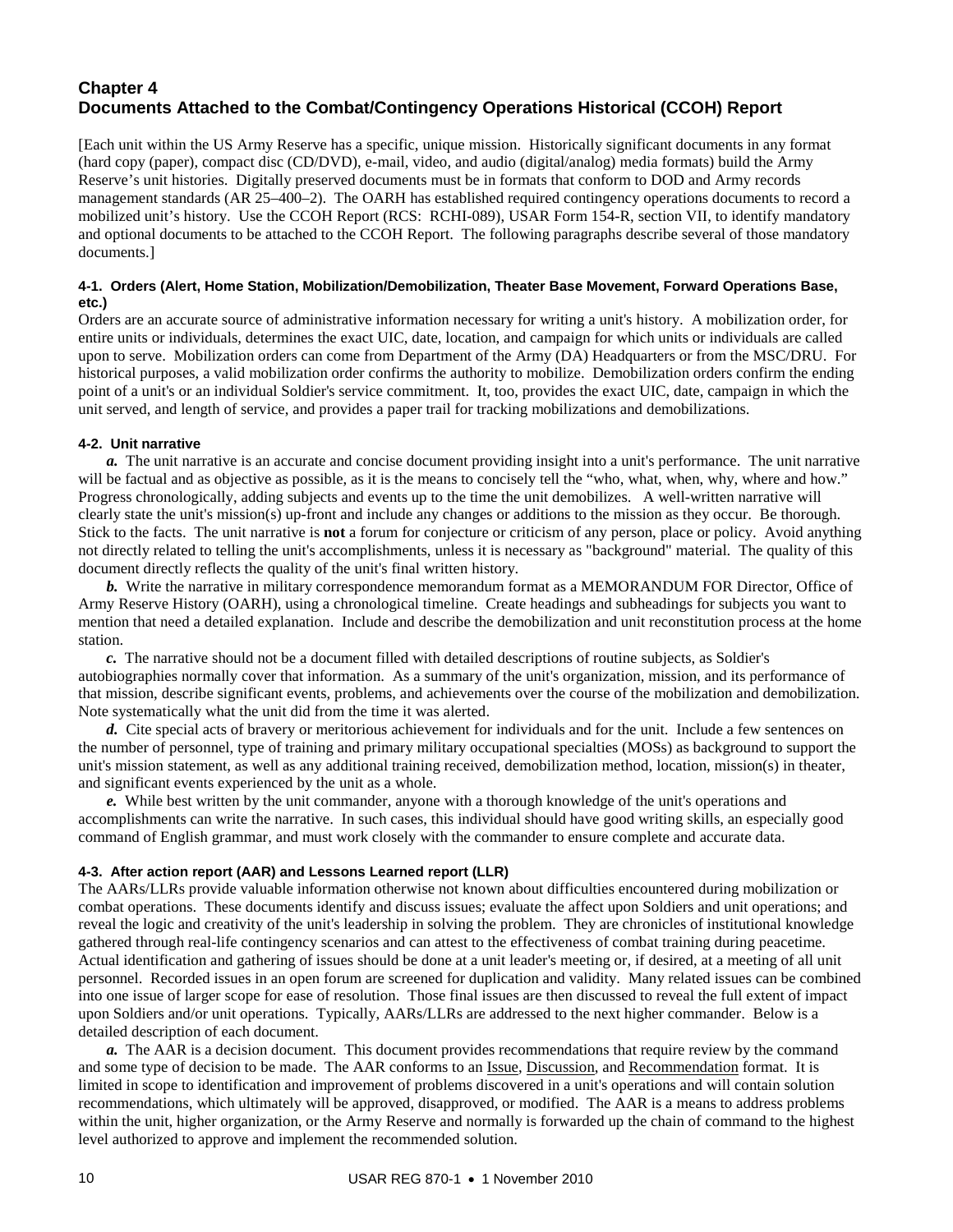*b.* The LLR is an information/education document. This document does not require action or approval to execute an action. It focuses on the definitive action taken to solve the problem rather than on recommendations. The LLR represents a lesson that was learned "the hard way."

#### **4-4. Photographs**

A minimum of five photograph submissions should represent primary mission and unit activity during deployment. Include a group photograph of unit personnel. **Caption each photograph.** Required information includes: unit identification/ derivative unit identification (UIC/DUIC), date, location, personnel, celebrity name(s), action, subject, or scene description. Label hard copy photographs on the back with required information. Provide all formats including CD and paper. The desired format is digital. Submit captions for digital photographs in a separate Word document with corresponding numbers and required information. The preferred submission method employs programs such as Power Point or equivalent, where captions are written directly onto the photo.

#### **4-5. Military combat awards**

Unit and individual military combat awards (see AR 600-8-22, Military Awards) determines a unit's heritage and honors. Unit Historians will ensure that documentation (orders, certificates, citations, memorandums, etc.) of all military combat awards, for both units and individuals, are recorded and included in the historical file. For multiple recipients of the same award, a roster or list showing recipient names, date, and location of the award presentation is sufficient. **Do not use social security numbers (SSNs)**.

#### **4-6. Unit situation reports**

Unit situation reports provide situational awareness of the unit.

#### **4-7. Commander's guidance**

A commander's guidance is any directive or regulatory documentation reflecting leadership, policy, and/or direction.

#### **4-8. Personnel rosters**

Complete and accurate personnel rosters confirm an individual's service status, participation in wartime campaigns, and awards of unit citations and individual medals. **Do not use SSNs.**

#### **4-9. Maps, overlays, etc.**

Provide current atlas maps of the region; all pertinent official maps and snapshots of "Blue Force" tracker maps (as applicable); organization charts; diagrams; and overlays.

#### **4-10. Unit incident and casualty reports**

Unit incident and casualty reports include the following: prisoner of war (POW); missing in action (MIA); wounded in action (WIA); killed in action (KIA); fratricide; suicide; and other incidents and casualties which are non-combat in nature (see USAR Form 154-R, sec VI). Do not include SSNs when providing incident reports and any supporting documentation. Ensure no personal in nature information such as addresses, dates of birth, telephone numbers, next of kin (NOK) and other family names, etc. are visible as a Soldier's rights are protected under the First Amendment of the United States Constitution and subject to the Privacy Act of 1974. Refer to Army Regulation 600–8–1, Army Casualty Program, for further guidance on these reports.

#### **4-11. Combat/contingency operations historical autobiographical sketches**

*a.* The Combat/Contingency Operations Historical Autobiographical Sketch (RCS: CSHIS-11), USAR Form 155-R, along with the Historical Autobiographical Mission Description (RCS: CSHIS-11), USAR Form 155-1-R, is a first-hand account of Soldiers performing their missions. When available, provide documentation of events or actions with the CCOH Autobiographical Sketch and Historical Autobiographical Mission Description forms. Attach Soldiers' e-mails and home letters only when deemed appropriate by all concerned.A Soldier's privacy, and that of his or her family, must be protected against unauthorized invasion at all times. The Unit Historian's responsibility is to ensure that all autobiographies, e-mail copies, or any other documents with personal information have a Privacy Act statement printed on them. Otherwise, include a separate release to the owner of the documents to obtain use of the information. The USAR Form 155-1-R, Historical Autobiographical Mission Description, is a component of the USAR Form 155-R, Combat/Contingency Operations Historical Autobiographical Sketch. **DO NOT** complete and/or submit the USAR Form 155-R, Historical Mission Description, as a stand-alone form.

*b.* Ideally, create autobiographical sketches between 90 – 120 days after demobilization. This gives a Soldier time to reflect on experiences to provide a more rational, historically valuable account. Gather CCOH Autobiographical Sketches at the unit's reconstitution BAs between 90 and 150 days from the date of return to home station.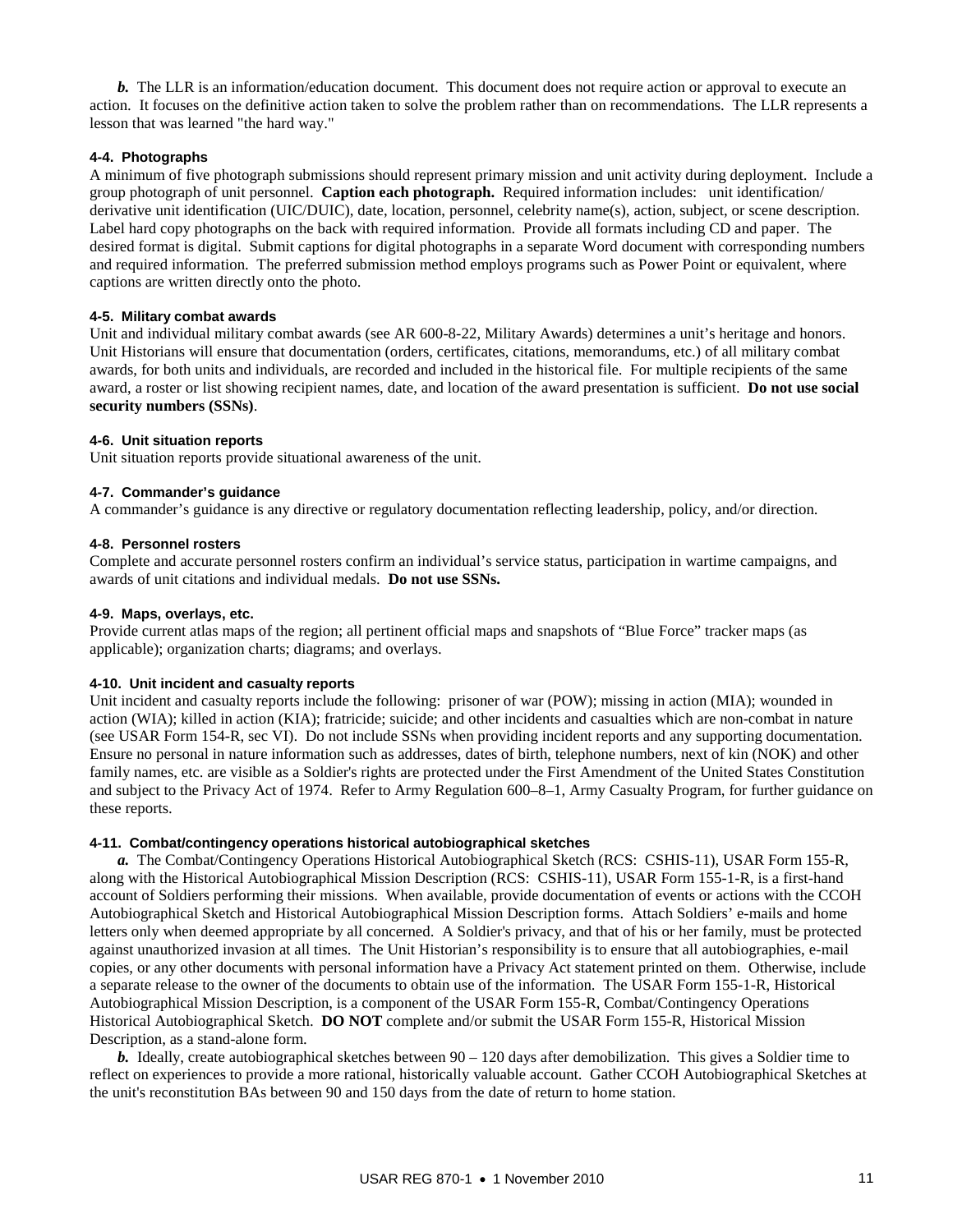(1) Due to the collection time frame and the nature of the CCOH Autobiographical Sketch as the only original record submitted with the **final** CCOH Report, it is imperative that Soldiers are made aware of this collection requirement well in advance of demobilization. Such practice ensures that Soldiers have ample opportunity to construct personal notes to guarantee optimal recollections and to preserve germane support documents for attachments to autobiographical sketches.

 (2) Commander and senior enlisted (non-commissioned officer (NCO)) autobiographical sketches are **mandatory**, regardless of rank.

 (3) The Unit Historian will submit a minimum of 10% of CCOH Autobiographical Sketches with the **final** CCOH Report. When the commander and the senior enlisted NCO are one and the same person, the Unit Historian will notate such information on the autobiographical sketch. For historical purposes, **do not** mark out personnel names on autobiographical sketches. **Do not use SSNs.**

 (4) Congress enacted The Privacy Act of 1974 in response to the growing threat of identity theft and the unauthorized access to a citizen's personal and financial information. The Privacy Act ensures legal protections for persons when providing such information to state and federal authorities. Use of personal information for anything other than the stated purpose is generally unlawful.

 *(a)* Only CCOH Autobiographical Sketches should contain personal information. The CCOHC Program requires solicitation of some information for historical research. Other information applications, such as e-mails conveying personal information may occasionally arise.

 *(b)* A Soldier's rights are protected under the First Amendment of the United States Constitution, as well as current Whistle Blower Protection legislation.

#### **4-12. Oral histories/end-of-tour interviews**

*a.* Oral histories and end-of-tour interviews are an integral part of the Army's historical program; creating an opportunity to capture information that might not be otherwise preserved and providing background information, personal insights, etc., not usually found in other records. Historians and historical officers should focus on conducting end-of-tour interviews for principal staff officers within an organization, senior civilians, commanders, major subordinate commanders and deputies in order to provide a broad historical perspective of current events and operations.

 (1) **Oral History Plan.** The oral history plan establishes priorities and provides the overall direction in collecting interviews for a given operation. The plan will negate the practice of conducting interviews at random. Such a plan will aid the interviewer in conducting background research, preparing a list of potential interviewees, and assembling a list of relevant topics for each interviewee, as well as compiling a list of questions.

 (2) **Operational Knowledge.** Know the mission of the operation along with the mission's strategy and tactics. Become familiar with the organization and its command and control. This is a basic part of any historian's mission. It is especially critical for the interviewer as it will maintain credibility when asking basic questions of the interviewee.

 (3) **Background Research.** Use existing resources (e.g., situation reports, operational orders, staff journals, staff briefings, messages, and personal contacts) to conduct background research. Consider these four areas when conducting the background research:

- *(a)* Has the Soldier already been interviewed?
- *(b)* What information can be expected from the Soldier?
- *(c)* Which Soldiers offer the best return for the effort?
- *(d)* What major issues and topics will be included in the interview?

 (4) **List of Questions.** After being with the unit for several days, develop a generic question list for the operations in which the unit is involved. This is a starting point for all interviews. However, it is best to develop a specific question list for each interview to be conducted. Using this technique, the questions will be specifically tailored for the Soldier being interviewed. The resources referenced throughout this chapter represent some types of records to be used in compiling a list of interview questions. Ensure questions produce more than yes/no replies. Listen for answers that create the opportunity to develop follow-up/follow-on questions. Avoid asking leading and multi-part questions. Inquire about the mission, location, challenges, accomplishments, and equipment used in the mission. Ask about the chain of command and execution of the operation as witnessed by the interviewee. The closing question should be open ended and give the interviewee a chance to add more information. The closing question should give the interviewee the chance to discuss matters not yet covered in the interview. Suggested basic questions will address:

- *(a)* The size and location of the enemy.
- *(b)* The effectiveness of enemy actions.
- *(c)* Communications.
- *(d)* The Army decision making process.
- *(e)* The affect of terrain and weather.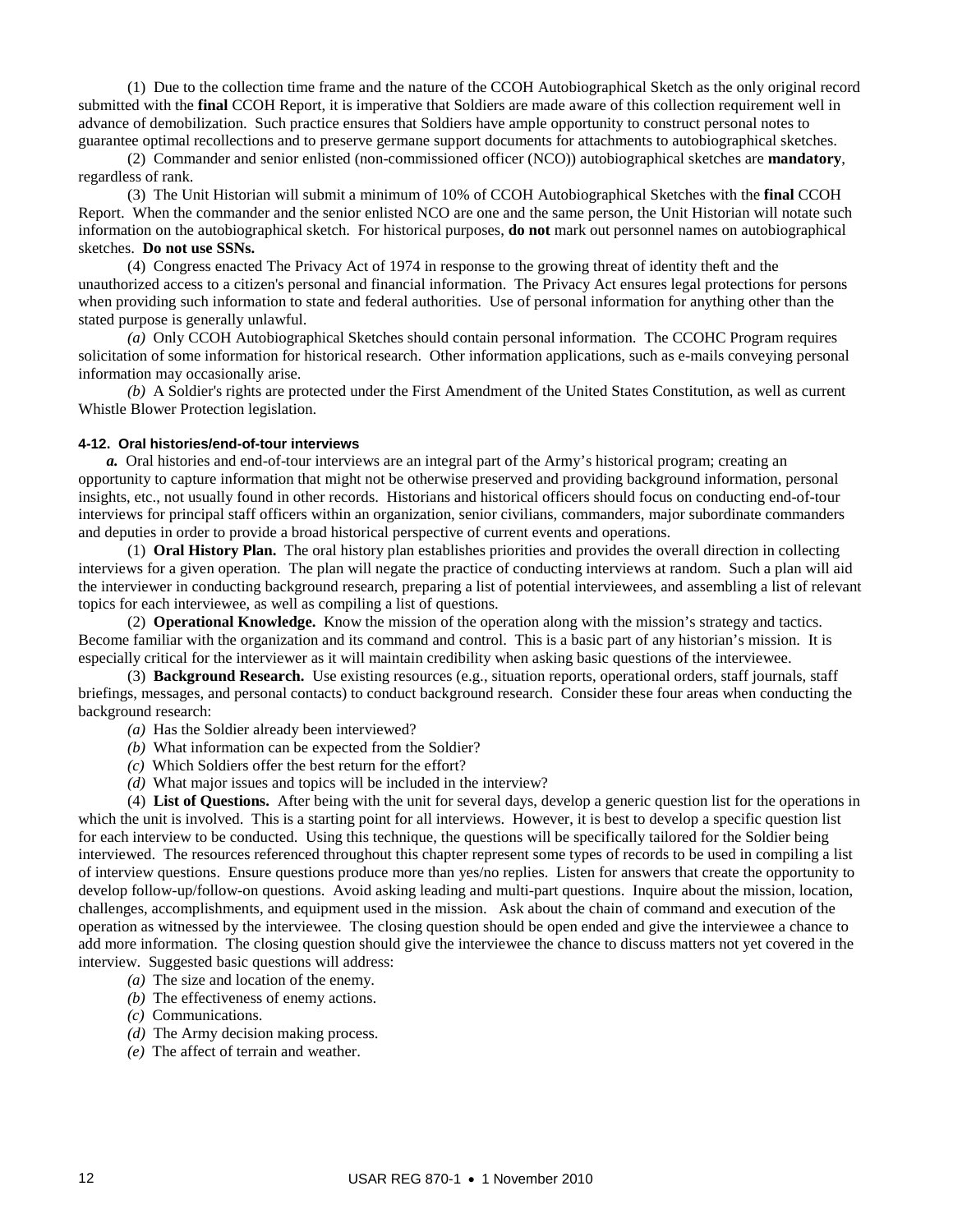(5) **Interviewee Selection.** Rank is not the only criteria used in selecting interviewees. Considering who best knows the mission/strategy and tactics of the operation should guide the selection of interviewees. Review the subject area and identify unit(s) and key personnel to be interviewed by position title. Consider the Soldier's duty position and closeness to the action. Determine who is performing the mission. In selecting the interviewee, also consider the need for overlap/continuity between deployments. At a minimum, interview the unit and deputy commanders, the executive officer (XO), and the battalion and brigade commanders. Discuss potential classification issues and have the interviewee complete the regulatory required DA Form 7273-R, Access Agreement for Oral History Materials. Consult chapter 3 of the US Army Guide to Oral History, Center of Military History at<http://www.history.army.mil/html/books/oral/ohg.html> for guidance on conducting an interview.

 (6) **Interview Notes.** Interview notes may be the only source of interview information, short of transcribing the recording. They are useful during the interview for indicating when follow-up/follow-on questions are needed; for organizing one's thoughts; and for preparing a preliminary list of items requiring verification, to include a **word-term list**, defining acronyms, words and jargon.

 (7) **Interview Log.** At a minimum, information will include the catalog number, full name and rank of the interviewer and the interviewee, the unit and duty assignment of the interviewer and interviewee, the date and location of the interview, and the subject. (See fig 3-4.)

 (8) **Equipment.** Acquire adequate and proper equipment. Know how to operate/maintain the equipment and test all equipment before the actual interview to make any necessary adjustments. Know the length of the audio files that the DVR can hold and ensure sufficient digital storage memory. The following is the OARH recommended Unit Historian equipment list. Optional recommended equipment includes 2 PC Transcription Kits.

*(a)* 2 Digital Cameras with carrying cases.

*(b)* 2 Laptops.

- *(c)* 2 Virtually Indestructible USB (Universal Serial Bus) Keyboards.
- *(d)* 2 250 GB (gigabyte) Firewire/USB-1.0 TB (terabyte) Hard Drives.
- *(e)* 2 Digital Voice Recorders.
- *(f)* 4 Tie Clip Microphones.
- *(g)* 2 Floppy USB Drive and 7-in-1 Card Readers.

 (9) **Location.** Take necessary steps to maximize the quality of the recording. Select appropriate interview sites, preferably ones that afford some privacy and reduced background noise. Areas to avoid are motor pools, tactical operations centers (TOCs), and locations near generators, as the background noise can render the interview useless.

 (10) **Photographs.** Take two photographs (digital or wet film) of the interviewee. Shoot from angles so that the picture will show the interviewee's name, rank and patch. Make sure the background is not distracting. Be cognizant of the lighting, avoiding shadows. Properly label the photograph on the reverse side by including catalog number, rank and full name of the interviewee (verify spelling), and date and location of the interview.

 (11) **Abstract.** This document is an **assessment** of the interview, an identification of its contents and a summary of the major subjects discussed. The duration of the interview and the amount of information it contains will determine the length of an abstract. Do not repeat all the details or make it a condensed version of the interview.

*b.* The following information will be recorded for each interview:

- (1) Full name and position of interviewee.
- (2) Interviewee's organization.
- (3) Name and organization of interviewer.
- (4) Date(s) of interview.
- (5) Type of interview (exit, biographical, subject, and after-action, end-of-tour).
- (6) Access (open, restricted, closed).
- (7) Classification.
- (8) Interview abstract and outline of subjects covered in the interview.
- (9) Length of interview (in minutes).
- (10) Whether the interview has been transcribed and, if so, the length of the transcript.
- (11) If an access agreement has been executed.

*c.* Prepare oral histories and EOT interviews for submission. Complete the Interview Log and finalized interview notes. List support documents in the interview notes.

*d.* Back up digitally recorded interviews on CD or DVD or on a separate hard drive. Digitally preserved documents must be in formats that conform to DOD and Army records management standards (AR 25–400–2). Ensure interview media is properly labeled listing names of the interviewer(s) and interviewee(s), the date and place of the interview, and the classification. Indicate 1 of 2 and 2 of 2 for two-part interviews.

*e.* Forward **copies** of interviews, interview logs, interview notes, support documents, photographs, and transcripts (where applicable) through the chain of command to the U.S. Army Reserve Command, Office of Army Reserve History (ARRC-MHR), 1401 Deshler Street SW, Fort McPherson, GA 30330-2000.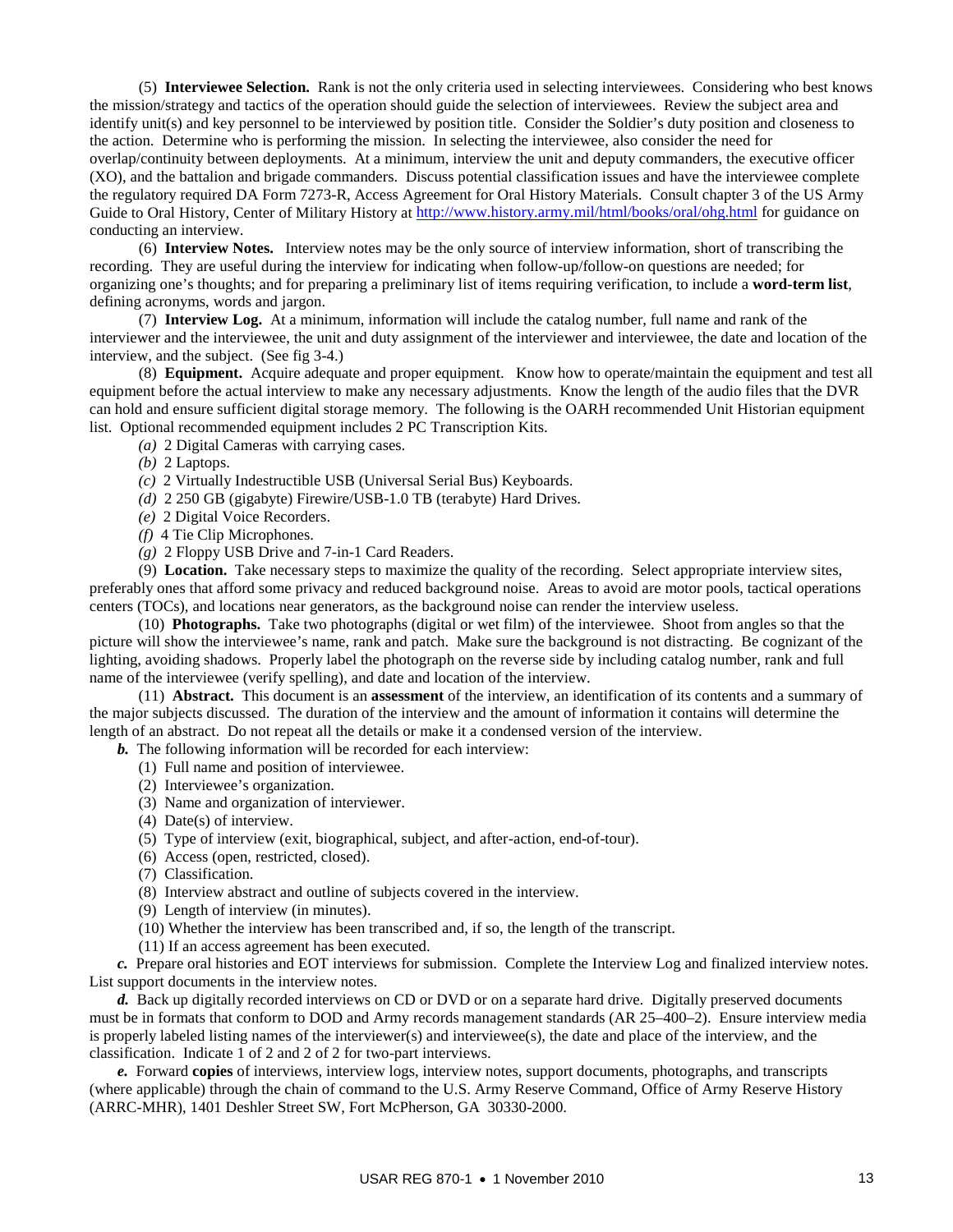#### **4-13. Guidance for classified and/or sensitive materials/information**

*[See AR 380-5 and Presidential Executive Order 12958 for more guidance.]* 

*a.* Classified and/or sensitive motion picture films and videotapes must be marked with classification/sensitivity and warning notices at the beginning and end of the video. Place other security markings at the video's beginning.

*b.* Sound recordings containing classified and/or sensitive information will have an audible statement of classification/sensitivity and warning notices at the beginning and end of the recording. Reels or cassettes will be marked with the overall classification/sensitivity of the item.

*c.* Classified and/or sensitive electronically transmitted messages will be marked the same as any other classified and/or sensitive document. The first item in the text of the message will be the overall classification/sensitivity. For messages printed by an automated system, overall and page markings will be applied by that system, provided they stand out conspicuously from the text. In older systems, do this by surrounding the markings with asterisks, stars, or other symbols.

*d.* Keep all classified and/or sensitive information in containers marked with the classification and/or sensitivity and other required security markings of the item. Where this is not possible, this information will be recorded on documentation accompanying the item.

# **Chapter 5 Coordinating Instructions**

#### **5-1. US Army Reserve Command (USARC), Office of Army Reserve History (OARH)**

The USARC, OARH will immediately provide the RSC Historian with MSC/DRU Command Historian contact information.

#### **5-2. Major subordinate command/direct reporting unit (MSC/DRU)**

The MSC/DRU Command Historian will—

*a.* Coordinate all actions pertaining to the CCOHC Program with the USARC, OARH.

*b.* Submit **copies** of primary and assistant Command Historian and Mobilized Unit Historian appointment memorandums **NLT 7 business days** from date of appointment.

#### **5-3. Unit (mobilized separate battalion through brigade/division)**

*a.* Unit Historians will adhere to the collection list established by the OARH and collect documents gathered during a unit's mobilization.

*b.* Document collection prior to arrival at the demobilization station is preferred over collection efforts at the demobilization or home station. Some information, however, can only be obtained during the demobilization process.

*c.* Designated Army Reserve separate battalion through brigade/division level units will provide all required contingency operations (CO) historical documents to the MSC/DRU Command Historian **NLT 90 days** from demobilization and date of return to home station.

#### **5-4. Artifacts**

Contact the National Museum of the Army Reserve (NMAR) Curator for guidance. Artifact donations will comply with AR 870-20, Army Museums, Historical Artifacts, and Art.

#### **5-5. Oral histories/end-of-tour interviews**

Contact the Office of Army Reserve History, Deputy Historian for guidance. Submitted copies of oral histories will comply with AR 870-5 (Military History: Responsibilities, Policies, and Procedures) and paragraph 4-12 of this regulation.

#### **5-6. Service support**

*a. Funding.* MSCs/DRUs are responsible for funding representatives and training.

*b. Supply and Services.* Units will be responsible for all recommended equipment, which can be ordered through the GSA Army Supply System. Contact the Office of Army Reserve History, Deputy Historian for additional guidance.

#### **5-7. Command, control, and submisssions**

*a. Command.* Current chain of command is in effect. The DARH is the approval authority for the CCOH Program and will serve as the executive agent.

*b. Control.* Points of contact (POCs) are: DARH, Deputy DARH, ARA, and the NMAR Curator.

*c. Submissions.* Forward all submissions to the ARA at the Office of Army Reserve History, 1401 Deshler Street, SW, ATTN: ARRC-MHR), Ft. McPherson, GA 30330-2000. For **classified** submissions, consult AR 380-5 (Department of the Army Information Security Program) and paragraph 4-13 of this regulation.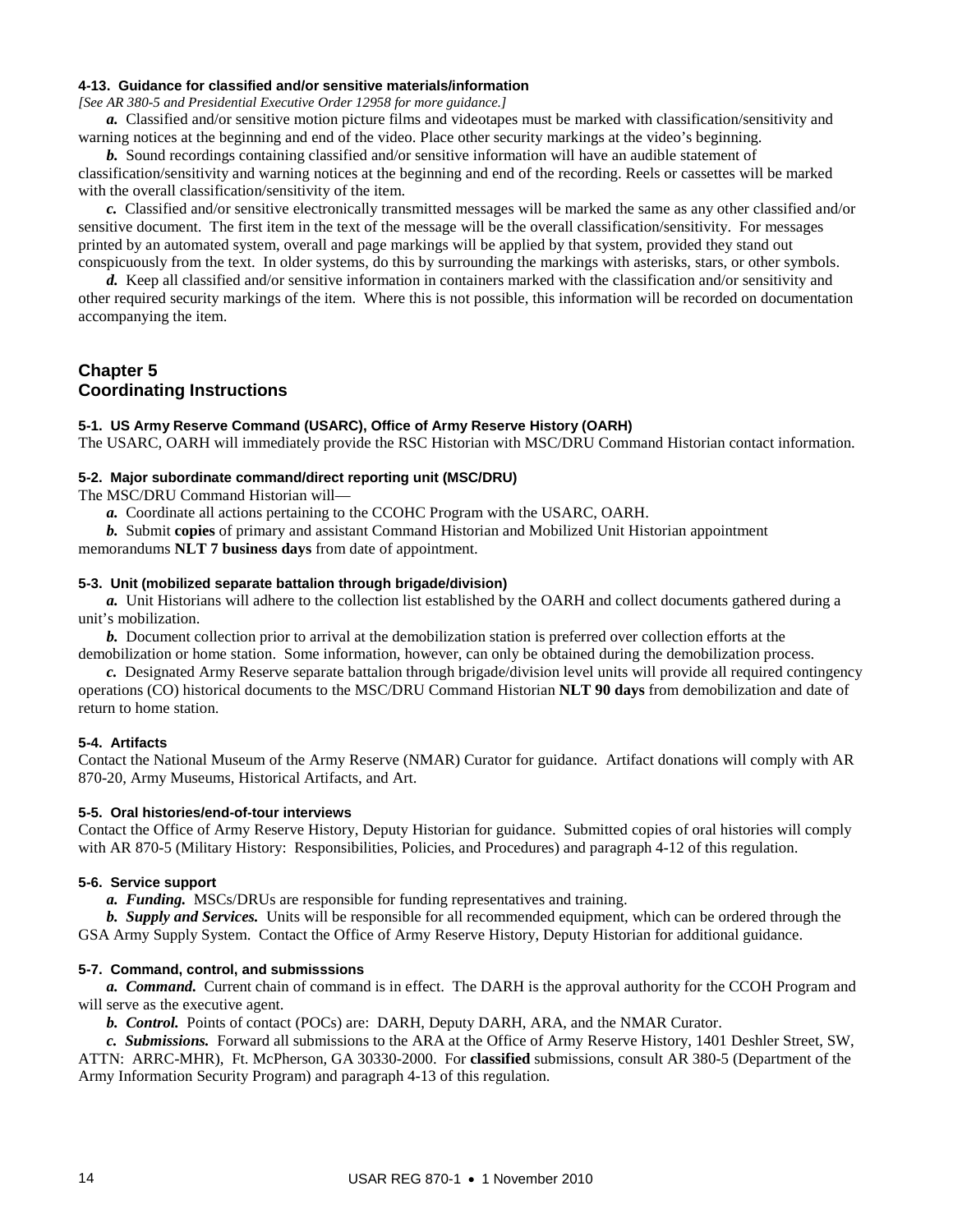# **Appendix A References**

Army Regulations and DA Forms are available online from the Army Publishing Directorate (APD) web site [\(http://www.apd.army.mil\)](http://www.apd.army.mil/). Department of Defense Instructions (DODIs) are available at the following website: [http://www.dtic.mil/whs/directives.](http://www.dtic.mil/whs/directives)

#### **Section I Required Publications**

#### **AR 25-400-2**

The Army Records Information Management System (ARIMS). (Cited in para 1-4.)

#### **AR 380-5**

Department of the Army Information Security Program. (Cited in paras 4-13 and 5-7c.)

#### **AR 870-5**

Military History: Responsibilities, Policies, and Procedures. (Cited in Summary of Change, paras 1-2, 1-5c, and 5-5.)

#### **AR 870-20**

Museums, Historical Artifacts and Art. (Cited in para 5-4.)

US Army Guide to Oral History, Center of Military History. (Cited in paras 3-3g and h, 3-4c and d, 3-6c and d, and 4-12a(5).) Available at [http://www.history.army.mil/html/books/oral/ohg.html.\)](http://www.history.army.mil/html/books/oral/ohg.html)

# **Section II**

#### **Related Publications**

A related publication is a source of additional information. The user does not have to read it to understand this publication.

#### **AR 600-8-1**  Army Casualty Program

**AR 600-8-22** Military Awards

# **Presidential Executive Order 12958**

Classified National Security Information. (Available at [http://www.archives.gov/isoo/policy-documents/eo-12958-amendment.html.](http://www.archives.gov/isoo/policydocuments/eo12958amendment.html))

#### **Section III Prescribed Forms**

The following forms are available on the USAR Intranet website at<https://usarcintra/> and the Army Reserve Component portion of the Army Knowledge Online (AKO) website [\(http://www.us.army.mil/\)](http://www.us.army.mil/).

#### **USAR Form 154-R**  Combat/Contingency Operations Historical Report. (Prescribed in chaps 2, 3 and 4)

#### **USAR Form 154-1-R**

Historical Artifact Identification. (Prescribed in chaps 2, 3 and 4)

#### **USAR Form 155-R**

Combat/Contingency Operations Historical Autobiographical Sketch. (Prescribed in paras 3-6.d. and 4-10)

#### **USAR Form 155-1-R**

Historical Autobiographical Mission Description. (Prescribed in paras 3-6.d. and 4-10)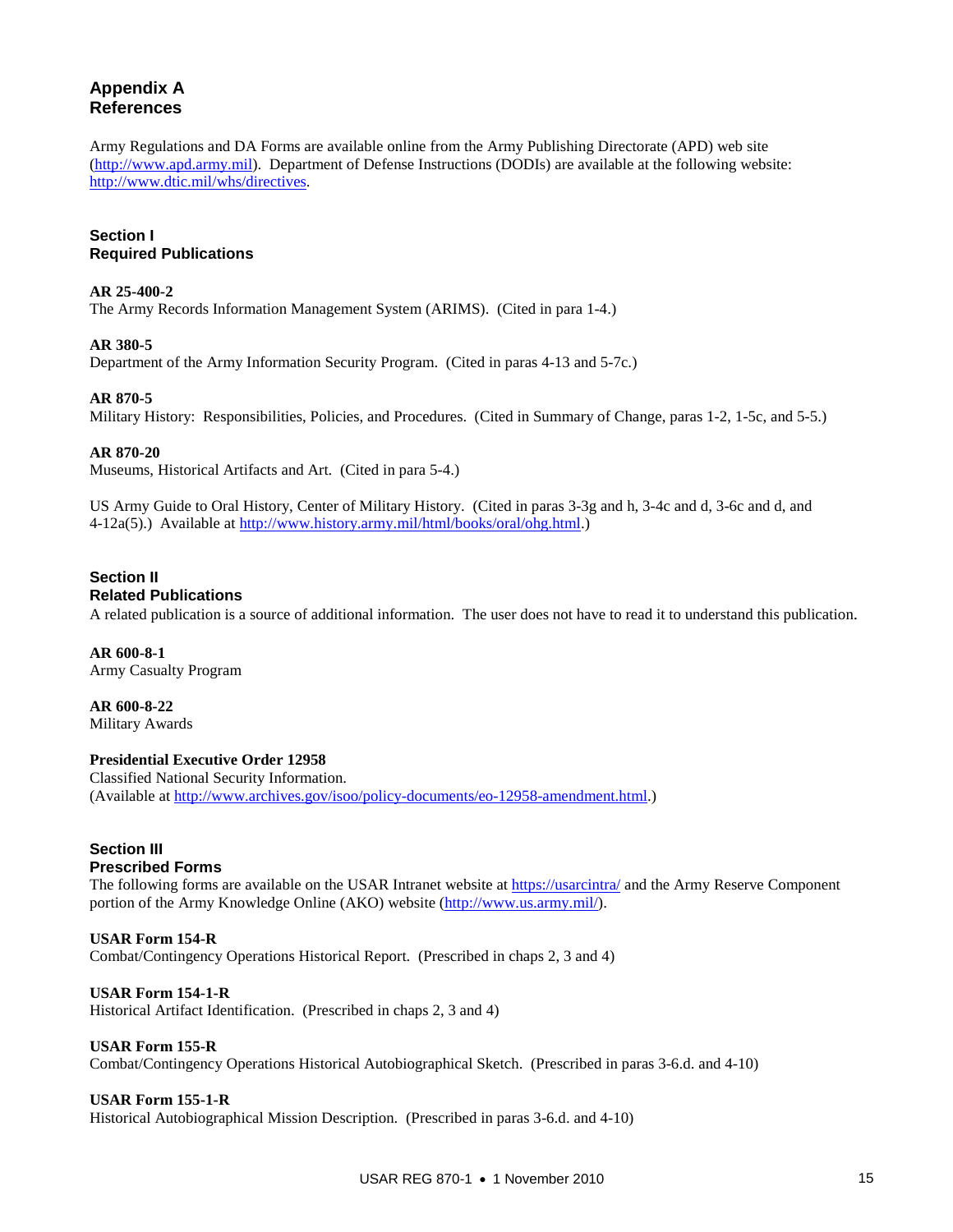#### **USAR Form 156-R**  Regional Support Command Historian Support Report. (Prescribed in chaps 2 and 3)

# **Section IV Referenced Forms**

The following DA forms are available on the AKO and APD websites,<http://www.us.army.mil/> and [http://www.apd.army.mil,](http://www.apd.army.mil/) respectively

**DA Form 11–2**  Internal Control Evaluation Certification Statement.

**DA Form 2028** Recommended Changes to Publications and Blank Forms

**DA Form 7273-R**  Access Agreement for Oral History Materials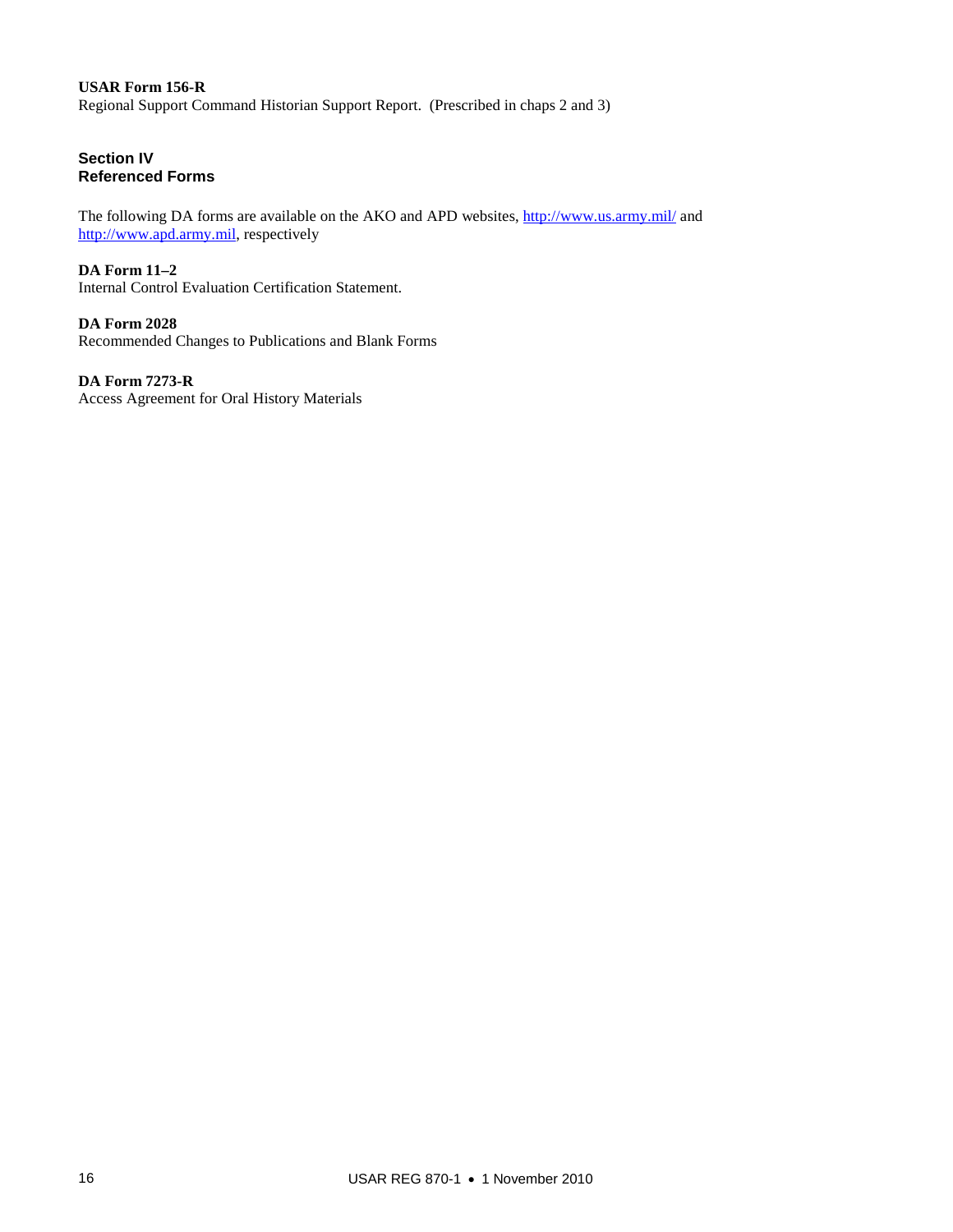# **Appendix B Internal Control Evaluation Checklist**

#### **B–1. Function**

This checklist covers the administration of military operations historical collections in the Army Reserve.

#### **B–2. Purpose**

The purpose of this checklist is to assist the Director of Army Reserve History (DARH), MSC/DRU Command Historians, and RSC Historians in evaluating the key management controls outlined below. It is not intended to cover all controls.

#### **B–3. Instructions**

*a.* Office of Army Reserve History (OARH) evaluations are performed based on review of submitted CCOH Reports (with attached documents). Key management controls would include: quality of required documents collected; completeness of collection submissions; standards met for performing interviews and end-of-tour interviews; and procedures executed to collect, identify and donate artifacts.

*b.* MSCs/DRUs will validate submitted CCOH Reports, USAR Forms 154-R (with attached documents) using a memorandum with each CCOH Report (RCS: RCHI-089) submission (see fig 3-1). Established and coordinated collection schedules will occur on 1 October, 1 February, and 1 June each fiscal year. Ensure the type of submission is indicated by an X marking in the appropriate **initial, quarterly, or final** box on the USAR Form 154-R. Utilize the **initial, quarterly, and final** CCOH Report (RCS: RCHI-089), USAR Form 154-R, to assess any deficiencies. Coordinate with the OARH for explanation/discussion of corrective action(s). Evaluate delinquent/overdue CCOH Report submissions based on reason for lateness and corrective action(s) taken in a timely manner. These key management controls must be formally evaluated annually. Certification that this evaluation has been conducted must be accomplished on DA Form 11–2 (Internal Control Evaluation Certification Statement).

#### **B–4. Test questions**

*a.* Does the MSC/DRU have a command history office that is adequately staffed to accomplish its assigned mission (para 2–2)?

*b.* Has the MSC/DRU Command established and maintained an Army Reserve Combat/Contingency Operations Historical Collection (CCOHC) Program in its geographic area of responsibility (AOR) (paras 2–2a and 2–3a&b)?

*c.* Has the MSC/DRU submitted the names and POC information of the primary and alternate Command Historians to the OARH and the RSC Historian in its geographic area of responsibility (paras 3–2b)?

d. Has the RSC Command Historian actively participated in the Army Reserve Combat/Contingency Operations Historical Collection (CCOHC) Program in its geographic area of responsibility (AOR) (para 2–4)?

*e.* Has the RSC Historian conducted key personnel oral histories and EOT interviews in accordance with paragraphs 2-4g and 4-12?

*f.* Does the mobilized unit have a command history office that is adequately staffed to accomplish its assigned mission (para 3–5a)?

*g.* Has the mobilized Unit Historian established and maintained an Army Reserve Combat/Contingency Operations Historical Collection (CCOHC) Program (para 3–6)?

*h.* Has the mobilized Unit Historian conducted oral history interviews in accordance with paragraph 3–6c and d, and paragraph 4-12?

*i.* Has the mobilized Unit planned for appropriate transition of its history assets to complement the ARFORGEN Model?

#### **B–5. Comments**

Help make this a better tool for evaluating management controls. Submit comments to: Commander, US Army Reserve Command (ARRC-MH), 1401 Deshler Street SW, Fort McPherson, GA 30330-2000.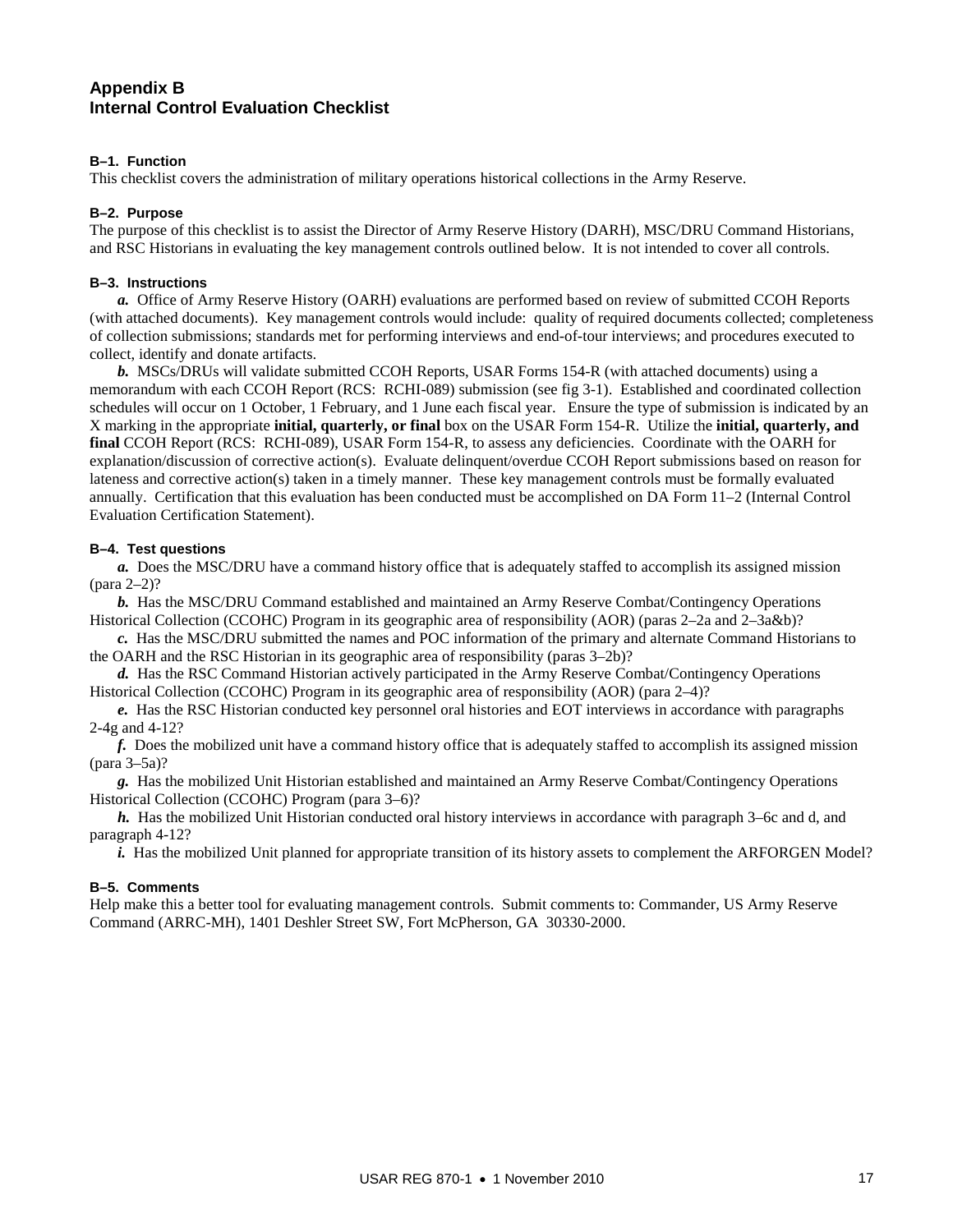# **Glossary Abbreviations**

# **Section I Abbreviations**

**AAR** after action report

**AOR** Area of Responsibility

**AR** Army Regulation

**ARIMS** Army Records Information Management System

**BA** battle assembly

**DA** Department of the Army

**DRU** direct reporting unit

**DUIC** derivative unit identification code

**EOT** end-of-tour

**GB** gigabyte

**MSC** major subordinate command

**NLT** not later than

**POC** point of contact

**RSC** regional support command

**SSN** social security number

**TB** terabyte

**UIC** unit identification code

**USARC** US Army Reserve Command